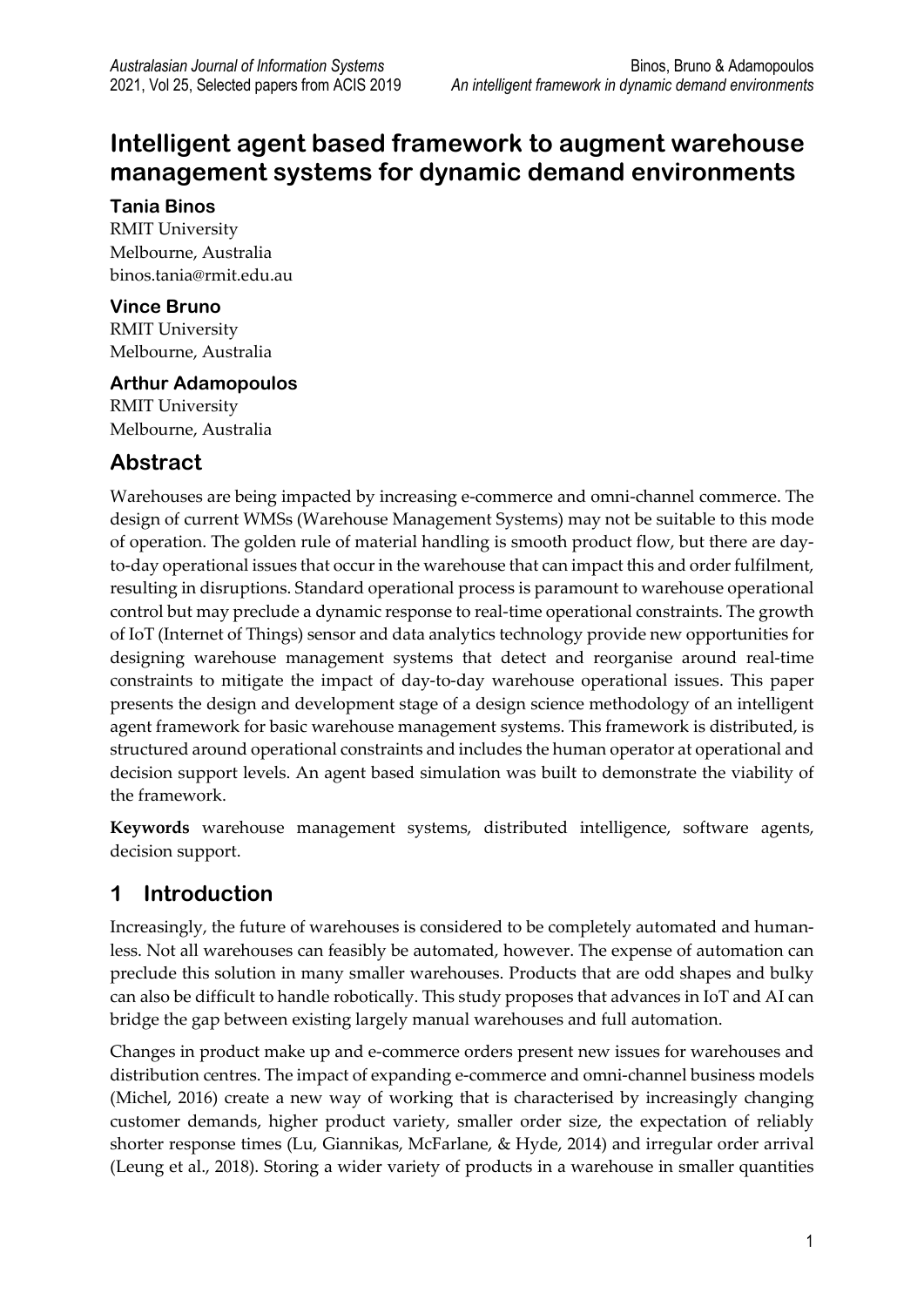can mean that the way the warehouse and its systems work is different (Davarzani & Norrman, 2015). In fact, only 10% of distribution centres exclusively handle pallets now, while 66% handle a mixture of pallets, cases, split cases, and pieces (Michel, 2018a). Many warehouse management systems (WMS) are not designed for small orders picked in piece units. In the 2018 Warehouse/Distribution Center (DC) Equipment Survey(Michel, 2018b), 29% of respondents indicated that the most common process for e-commerce fulfilment in their operation was "buy online and ship to customer from DC" although there was growth in "buy online and ship to customer from vendor". This suggests that the DC might be struggling with the processing of e-commerce orders. This pressure may see the default of members of the supply chain and this can alter the behaviour and the exposure to risk of other members of the supply chain (Gibilaro & Mattarocci, 2019).

Warehouse design including operational processes are predominantly based on current and projected future demand (De Koster, Le-Duc, & Roodbergen, 2007) and changes to design after construction are costly (Gu, Goetschalckx, & McGinnis, 2007). The warehouse control systems and software that operate them are costly to implement and change and require considerable training and support (Min, 2006). Warehouses are designed to be well-defined process-driven product flow machines (Bartholdi & Hackman, 2008). Their aim is to achieve maximum throughput with minimum investment and operational costs (Bartholdi & Hackman, 2008; Rouwenhorst et al., 2000; van den Berg & Zijm, 1999). However, their inability to flexibly respond to dynamic changes in demand leads to common issues such as aisle congestion, mistimed replenishments of the pick face, short-picks and double handling (Gong & De Koster 2011, Bartholdi & Hackman 2008; Gu, Goetschalckx & McGinnis 2009). Dynamic responses are needed when the fixed constraints of the environment have been impacted.

In dynamic environments, a small number of constraints can lead to operational issues that have a large impact on the warehouse throughput as a whole. These can impact warehouse performance if not detected and corrected in a timely manner. These include:

- The operator is unable to complete order selection or replenishment of a selection location. Potential causes:
	- Congestion (for selector or forklift operator) (M. Zhang, Batta, & Nagi, 2009)
	- Inventory system inaccuracies (inventory record does not match reality). Many factors can cause inventory inaccuracies including visual complexity (Barratt, Kull, & Sodero, 2018).
	- Inaccurate product and packaging dimension data that can misrepresent the actual height and weight of a storage unit. SKU weights and dimensions can be hard to maintain due to supplier changes(Michel, 2016)
- Slow replenishments
	- A replenishment that is triggered too early or too late has flow-on effects to picking (Richards, 2014; Rushton, Croucher, & Baker, 2014) such as overfull location (too early) or short-pick (too late). Short picks require extra order selection trips and delay order completion.
- Slow receiving/checking processes.
	- A failure to prioritise stock that will be required sooner based on order demand (Richards, 2014)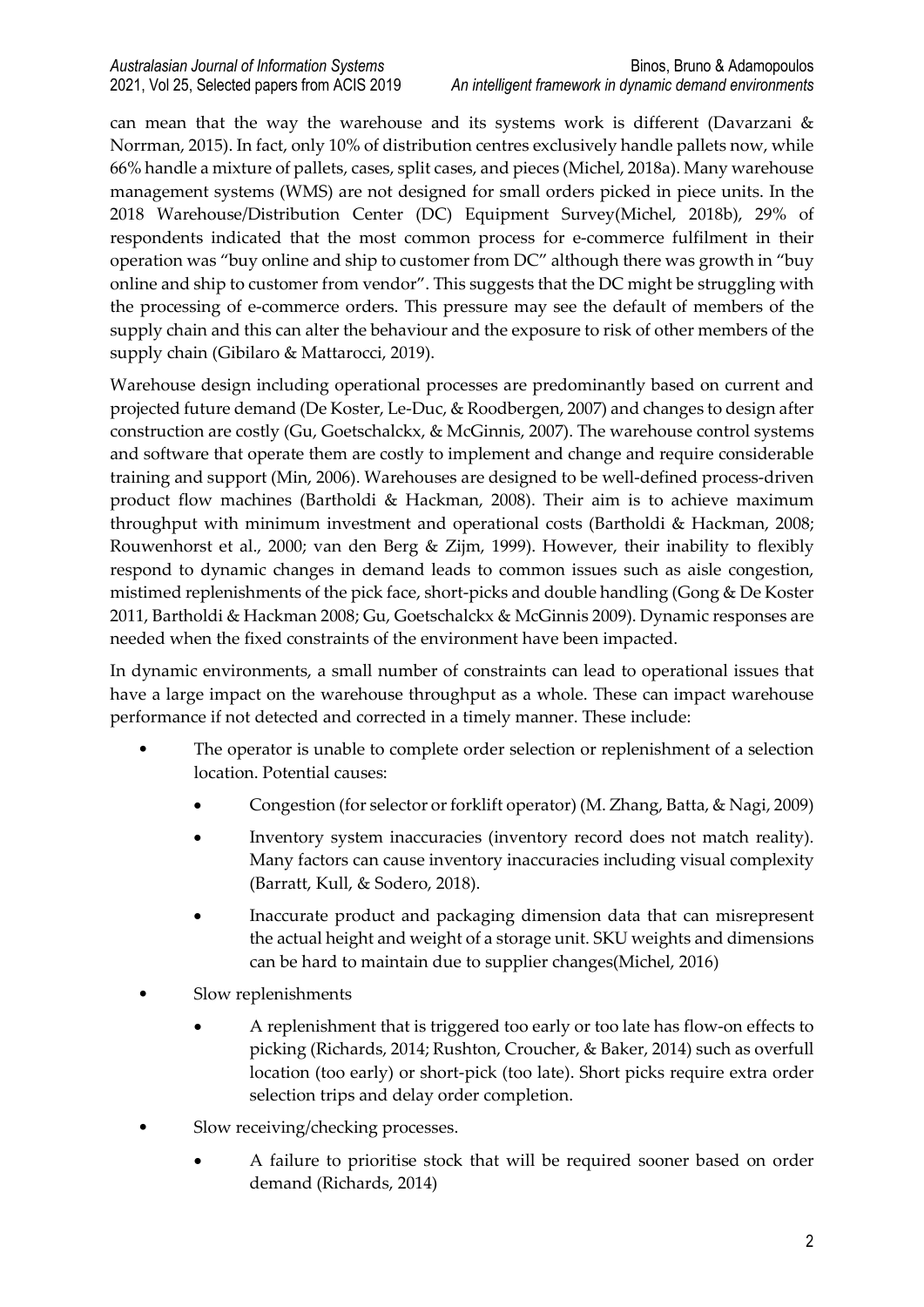- Picking from incorrect location, Incorrect stock in location, Over-picking, Underpicking
	- Identification of this issue (occurring even with bar-coding, RF (Radio Frequency) scanning and voice picking technology) can highlight incorrect case or inner case barcoding or operator error. Picking inaccuracies that are not discovered prior to shipping can result in returns, repeat deliveries and loss of goodwill (García, Chang, Abarca, & Oh, 2007). Pick error rates were reported at between 0.02% and 0.05% by companies participating in a qualitative analysis of work schedule deviances (Glock, Grosse, Elbert, & Franzke, 2017).
- Staging dock congestion
	- Badly managed staging areas can lead to congestion and scattered staging of picked orders causing issues when loading trucks for delivery. Picked goods for dispatch should not be ready too early as this causes congestion and should also not be late as this holds up the loading process and the despatch door (Walker, 2018)

As with most errors that occur with flow-on effects in a system, prevention or detection and correction in a real-time or near real-time manner is desirable. This is especially important in the order fulfilment space, where truck scheduling and delivery time windows need to be met and returns are costly or become losses (especially with high value stock).

Current warehouse management systems (WMS) are generally top-down, centralised systems and their decision support functions are the same. The disadvantages of central control include a single point of failure, inconsistent speed of response and a high dependency in the structure (Haneyah, Schutten, Schuur, & Zijm, 2013). Most of these software packages deal with producing tasks to completely pick and despatch a batch of customer orders in a given time period. Inventory management and interfaces to transport and billing (ERP) systems are managed as part of order fulfilment. The dynamic operational control is mainly done by humans via summary reports and screens that require human intervention and that are highly customised (Haneyah et al., 2013). This study sought to find a better way to design warehouse management systems, utilizing intelligent agents. It sought to answer the following research question:

*How can distributed intelligent agents augment warehouse operations to mitigate the impact of dynamic day-to-day issues?*

The purpose of this paper is to propose a distributed model for designing warehouse management systems that detects and reorganises around real-time constraints to mitigate the impact of day to day warehouse operational issues. The model is depicted in Figure 1.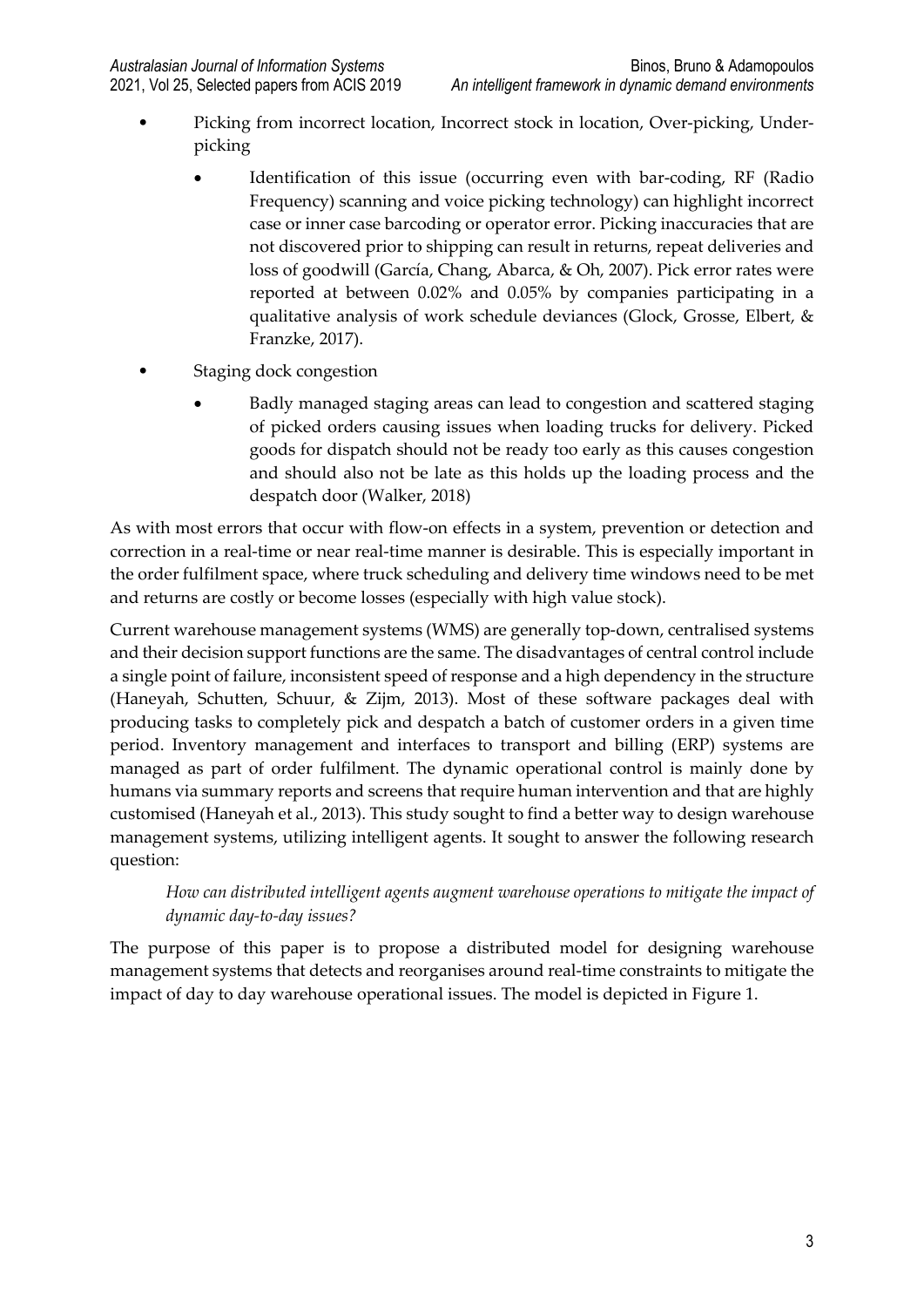

*Figure 1 Conceptual Model of proposed WMS design framework*

The elements of this model include:

- Distributed intelligence via cooperative agents
- Real time feedback/detection mechanisms
- Incorporate real-time constraints in the framework
- Embed the human operator as an actor in the framework with consideration of:
	- Physical, mental and social real-time constraints
	- The information required at different levels for decision support
	- Adaptive learning based on trends for decision support
	- Allow for AI algorithms to be plugged in where applicable and appropriate based on the temporal environment.

# **2 Literature Review**

The challenges faced in decision support for complex systems such as warehouses are: infeasibility (all the information is not available in one place), impracticality (it would not be practical to come up with a centrally determined optimal solution), inadvisability (even if you had such a solution it would not be advisable) (Marik & McFarlane, 2005). Distributed intelligence (DI) as a bottom-up approach to solving these issues has been proposed to enhance flexibility and agility (García et al., 2007). DI is a system of elements that have a degree of autonomy of operation, can reason solely or jointly and can interpret the state of the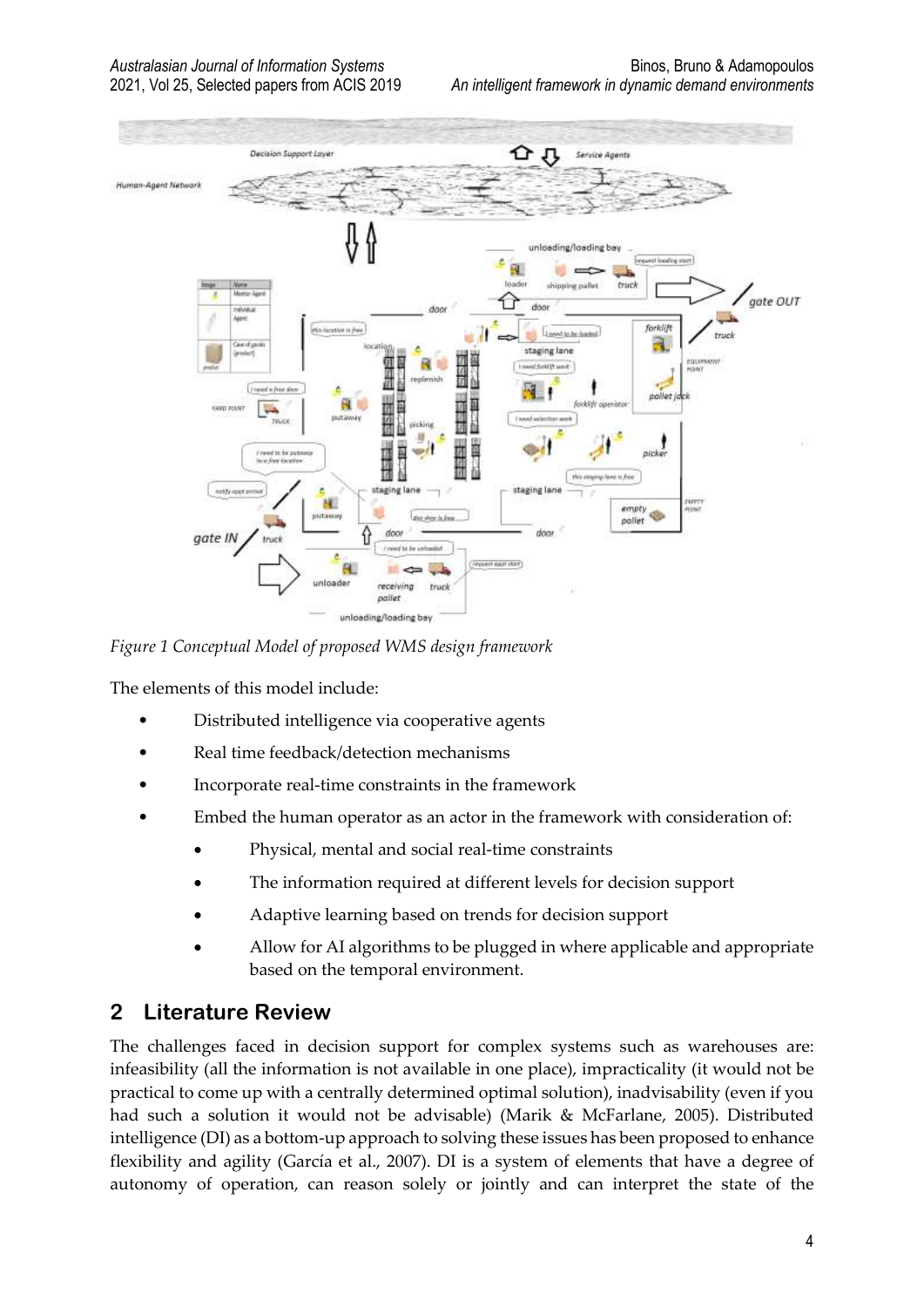environment and the intentions of other elements (McFarlane, Parlikad, Neely, & Thorne, 2012). Distributed intelligence can be implemented using an intelligent agent framework (Shukla & Frank Chen, 1996).

Decision making within distributed intelligence can be determined by the data visibility at each point or node of a system. Technologies such as RFID, Internet of Things (IoT), GPS and other tracking systems are making this easier (Ding, 2013; Karagiannaki, Papakiriakopoulos, & Bardaki, 2011; Liu et al., 2013).

One can imagine a warehouse environment in which information from sensors is used to form a picture of the environment and make a decision in real-time. Estanjini, Lin, Li, Guo, and Paschalidis (2011) developed such a system to determine the next task to be allocated to forklift drivers in a grocery warehouse. The system used a sensor network, an information collection system, a localisation algorithm and dynamic programming to determine the next task to allocate to an available forklift. A dynamic programming technique – actor-critic algorithms was used to determine the optimal average cost in simulation and this value was used in the implementation in a case study. Dynamic programming is used in multi-dimensional problem spaces such as this one where finding an exact optimum solution is almost impossible.

One approach using product intelligence (Giannikas, Lu, McFarlane, & Hyde, 2013) uses a product and a shelf agent to select an appropriate storage location. This introduces the concept of non-human agency in the warehouse giving agency to products and shelves and is an important aspect of actor-network theory (Latour, 2005). This "intelligent product" concept has been extended into concepts such as "communicating objects"(Trab et al., 2017) and "smart warehouses" (Ding, 2013).

A new model using multi-agent systems (MAS) and IoT is proposed by Reaidy, Gunasekaran, and Spalanzani (2015), responding to the growing norm of uncertainty in supply chains. This model uses a bottom-up approach in which simple functions with local objectives are distributed. Ambient intelligence is achieved through sensors, control science (expert systems) and telecommunications. Agent communication strategies may be cooperation, competition, coo-petition or comp-eration (Reaidy et al., 2015).

Trab et al. (2017) use the "communicating object" concept and IoT to deal with the safe handling of hazardous products in a warehouse. All actors in the warehouse are modelled including human operators. The proposed hybrid intelligent system (central and distributed elements) has three levels of interaction O2O (object to object), O2H (object to human) and O2E (object to environment). Liu et al. (2013)) discusses full electronic and GPS tracking of all goods coming in and out of the warehouse using RFID, GPRS (GPS) and Zigbee WSN for tracking within the warehouse. A model for the safe handling of hazardous goods in warehouses is also proposed using RFID and IoT to track materials and notify of incorrect placement and to support storage decisions (L. Zhang, Alharbe, & Atkins, 2016). An artificial neural network (ANN) is used for environment detection. What emerges from the above research is a model where information about the environment is pieced together from sensors and made sense of through algorithms and AI.

Multi-agent systems (MAS) have been studied in warehouse management systems (García et al., 2007; Kim, Graves, & Heragu, 2002; Rubrico, Ota, Higashi, & Tamura, 2006). A MAS system was proposed to control stock levels using information from inputs and outputs of a bedding company warehouse captured via RFID (García et al., 2007). The stock level control was done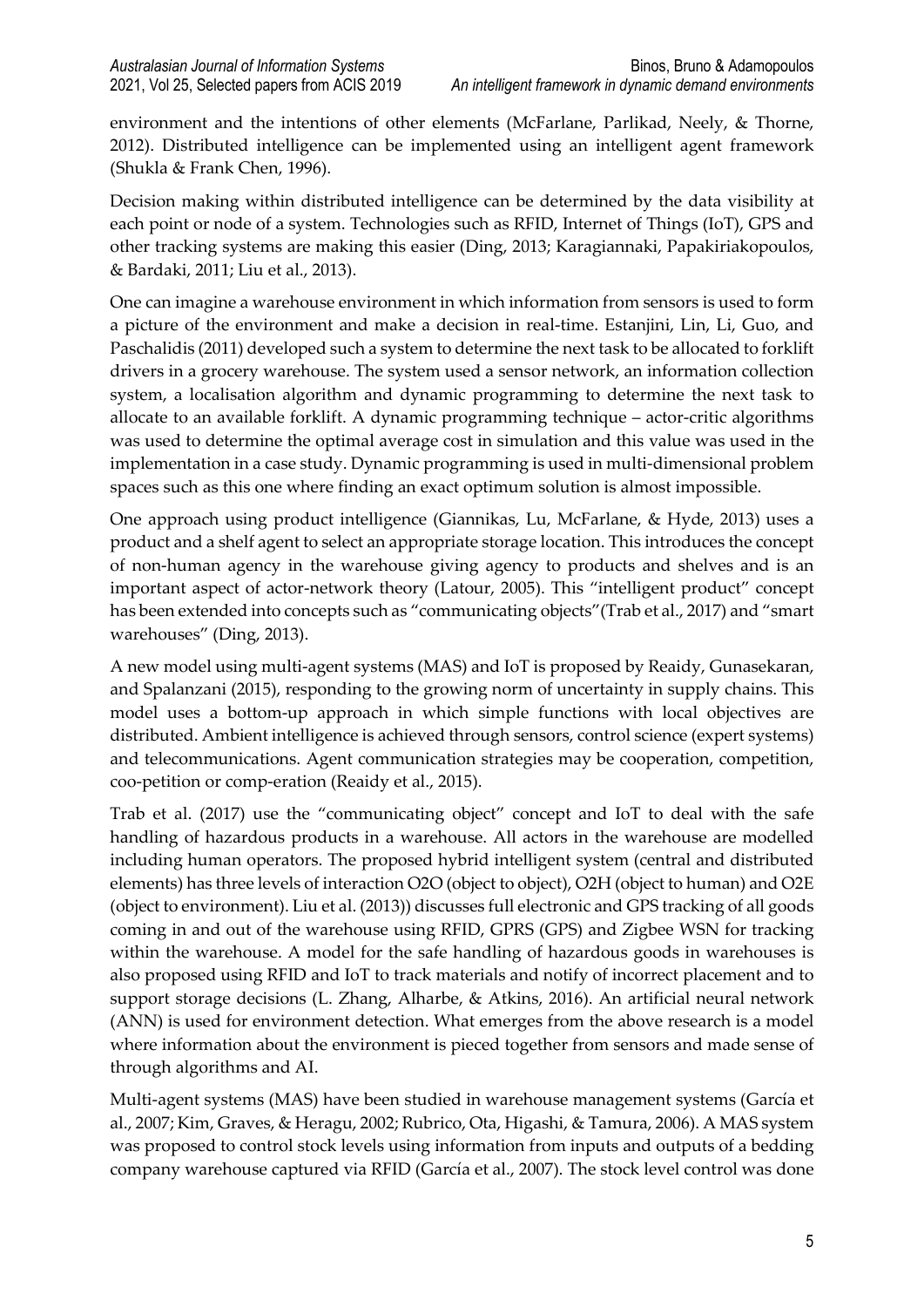at the ERP level while the enhanced RFID/IMS system was used to improve warehouse inventory management and picking accuracy. This was a bottom up approach feeding decision support systems. Multi-agent systems that communicate have been used to optimise the assignment of a pick route to an available picker based on proximity to the first location to be picked (Gharbi, Zgaya, & Hammadi, 2013). The location of the pickers is determined via RFID.

In one agent-based model presented for the movement of products from the main warehouse to storage in the production warehouse for use on the production line four agents are used: production, storage, forklift and main warehouse (Maka, Cupek, & Wierzchanowski, 2011). The products are moved between the storage and production warehouses by forklift. As well as communication, there is some complex logic in scheduling which products should be moved, in what priority and in what sequence they should be loaded and unloaded from the forklift. The authors make an interesting point about the value of following global rules in storage decisions compared to the intelligence gained from analysing historical data such as product trends. Instead of the rule that all products must be stored in the closest empty location for instance, it is more efficient for products that are usually retrieved together for the production line to be stored together. However, this information is dynamic and based on recent historical data.

Of the indirect measures of warehouse performance, labour is especially important since any inefficiency on the part of a human operator can impact shipping and delivery time. The importance of the human element (from operators to supervisors and management) as the actor whose "service failure or inefficient performance directly increases customer-order cycle time and negatively impacts the level of service as perceived by the customers" (Staudt, Alpan, Di Mascolo, & Rodriguez, 2015) cannot be overlooked.

A different way of thinking of work environments is that of a cooperative partnership rather than a differentiation between the "computer system" and the "human" as entities that enhance the fulfilment of goals. The desired precepts of a system in which human and nonhuman agents interact in a "team" are that: 1) agents agree to collaborate to achieve a joint state and goal, 2) agents are predictable, able to be directed, observant and transparent in intentions and behaviour and 3) agents coordinate, negotiate and communicate (Klien, Woods, Bradshaw, Hoffman, & Feltovich, 2004).

The design of Decision Support Systems (DSS) that can emulate human decision making would best be based on an understanding of human decision making but this is a complex psychological construct (Arnott & Pervan, 2005). Firstly, humans are restricted by the availability and limits of cognitive resources, by biases and by time (Einhorn & Hogarth, 1981). Nowadays, vast amounts of data can be stored and analysed. Information overload can stunt human decision making. DSS systems can assist humans most in the areas where they are most deficient: computational speed and planning (scenario generation) and it has been suggested that a human-machine collaboration is the best way to breach the gap between human limitations and computer understanding (Pohl, 1999). As warehouse operations become more complex, decision support tools that augment the ability of people to make appropriate and timely decisions has many advantages (Miller, 2018).

Real-time data capture supported by IoT, data mining advances and non-human agency converge on the concept of a digital twin first developed in Glaessgen and Stargel (2012). The digital twin is proposed to have a complete and individual representation of its non-digital counterpart. It uses available information from sensors and via data mining of other sources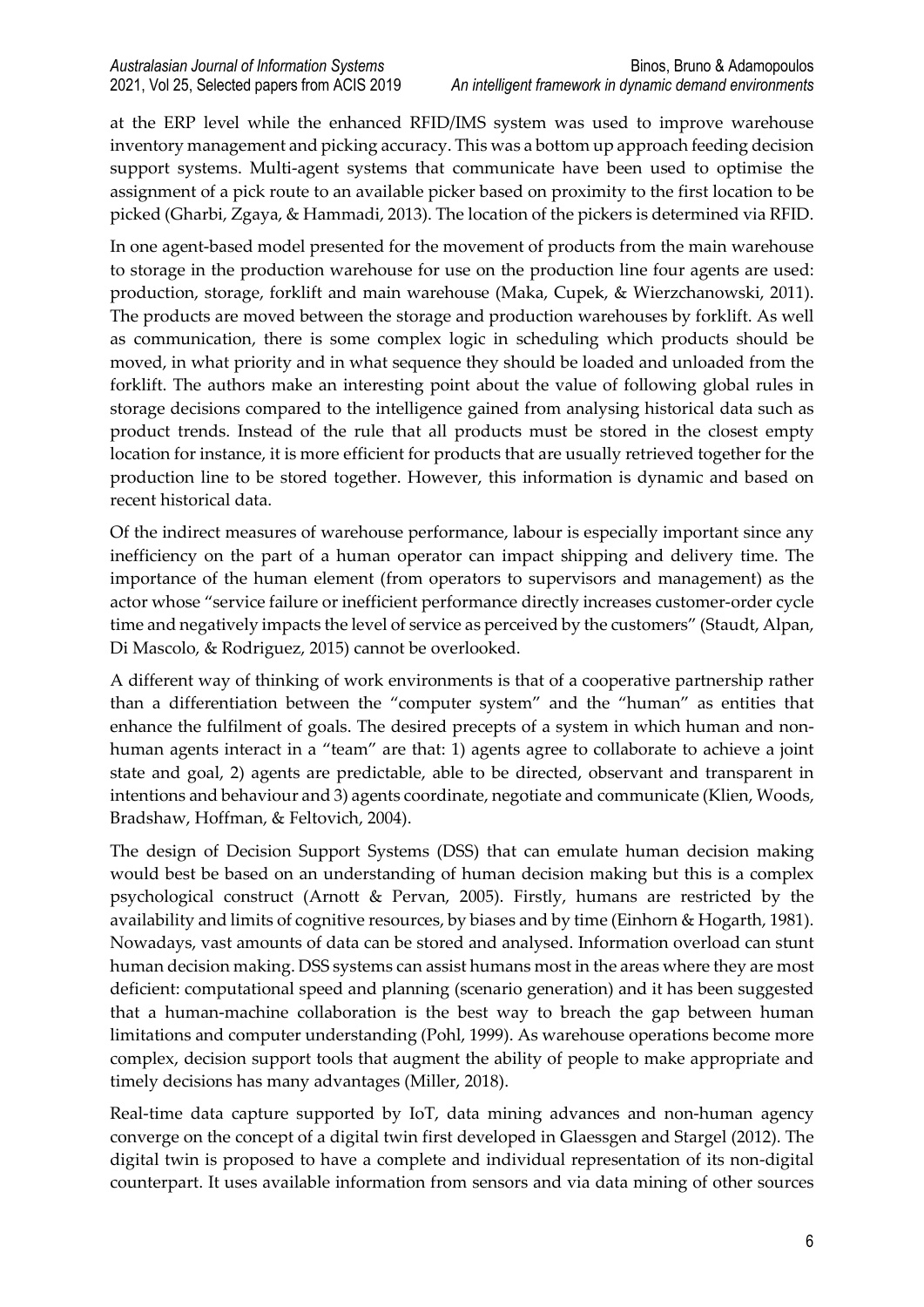and mirrors the operating physical twin in order to predict the probability of future failure points based on hypothetical simulated scenarios.

A digital twin consists of three parts: physical product, virtual product, and connected data that tie the physical and virtual product space (Tao et al., 2018). The virtual product is a realtime reflection of the physical product and is being updated in real-time to maintain this mirroring. Connected data consists of various real-time and historical data that can be analysed and mined in a converged state (Tao et al., 2018). The connected data helps form a complete view of the state of an element and enhances decision-making.

In the model presented in this paper, new technologies and algorithms are used to augment the natural decision-making and learning capacity of people to create more flexible and productive work environments.

# **3 Methodology**

Design Science research methodology (DSRM) was used for this study because of its iterative approach to developing and improving an IT artefact. An artefact is considered "any designed object in which a research contribution is embedded in the design" (Peffers, Tuunanen, Rothenberger, & Chatterjee, 2007). Hevner, March, Park, and Ram (2004) describe design science research as "inherently, a problem-solving process". The seven guidelines for effective design science research established by Hevner et al. (2004) included designing a viable artifact, problem relevance, evaluation, contribution, research rigour, design as a search process and the communication of that research.

In this research, the artefact is a distributed WMS model tested via simulation. The six DSRM activities as defined by Peffers et al. (2007) were used as follows:

- 1. **Identify Problem and Motivate**. The problem addresses the real-time operational issues that cause bottlenecks and impede product flow in warehouses. As well as a literature review, semi-structured exploratory interviews were undertaken with warehouse professionals to confirm operational issues in warehouses. The results of these interviews are the subject of another paper.
- 2. **Define Objectives of a Solution**. Following the thematic analysis of the exploratory interviews, the data was examined to determine the link to the problem domain and the measures that would be used to evaluate the artefact that would be developed. The determined objective was to develop a model for designing a WMS that makes use of distributed intelligence. This model provides a way to reorganise around real-time constraints before they become bottlenecks and augment human decision-making and operational control.
- 3. **Design and Development**. This involved the requirements analysis, the design of a conceptual model, agent model, agent communication protocol, state diagrams, simulation development and the development of evaluation scenarios and measures. This step is the main focus of this paper.
- 4. **Demonstration**. The developed model was tested in the simulation using generated data (locations, products, inventory, orders etc.) against standard WMS algorithms.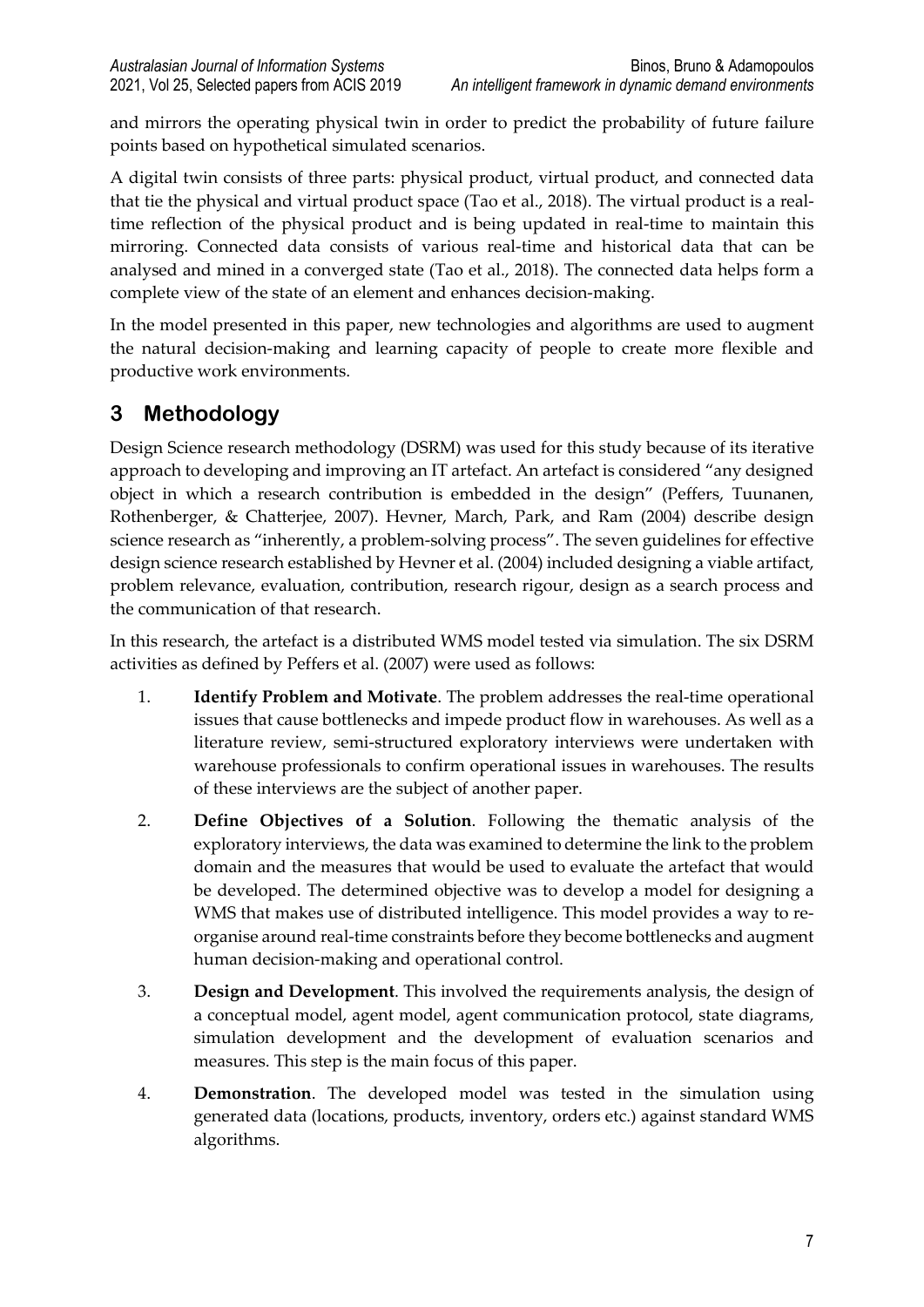- 5. **Evaluation**. This activity involves determining how well the artefact matches the problem solution defined in activity 2. The simulation environment that was designed and constructed was used to evaluate the feasibility of the WMS design framework developed.
- 6. **Communication**. This paper is communicating the WMS design framework developed and evaluated in this study. We hope to make all phases and results of this study available through publication.

Three distinct design iterations are described below. These comprised the design and development activity of the DSRM methodology and were iteratively modified following demonstration/testing activities.

- 1. **Development of the conceptual model** (depicted in Figure 1). This involved defining the industry problem and reviewing the literature. The conceptual model was developed via a synthesis of research literature and industry experience.
- 2. **Design of the multi-agent system**. This involved defining and specifying the types of agents required, their specifications, goals and behaviours. This is elaborated in section 4.
- 3. **Simulation**. This involved developing a warehouse simulation environment and coding the behaviour of the agents, using JadeX. The simulation was used to validate the design of the conceptual model. Real-world scenarios and constraints were used to test and evaluate the model. This is elaborated in section 5.

# **4 Conceptual Design Overview**

The design development of a distributed framework for a warehouse management system involved: Requirements Modelling and Agent Modelling. Requirements analysis was used to determine the required agents and their interactions. Agent modelling determined the agent states, goals, plans and modes of interaction.

## **4.1 Requirements Analysis**

ANEMONA (A Multi-agent Methodology for Holonic Manufacturing Systems) (Botti & Giret, 2008) was used to develop a basic requirements analysis of the agent and agent responsibilities for a warehouse. ANEMONA was chosen because of the structured and iterative approach to analysing and defining agents from the organisational diagram to abstract agents, goals, tasks and interactions into agents. Figure 2 shows a version of the abstract agents representing various warehouse roles.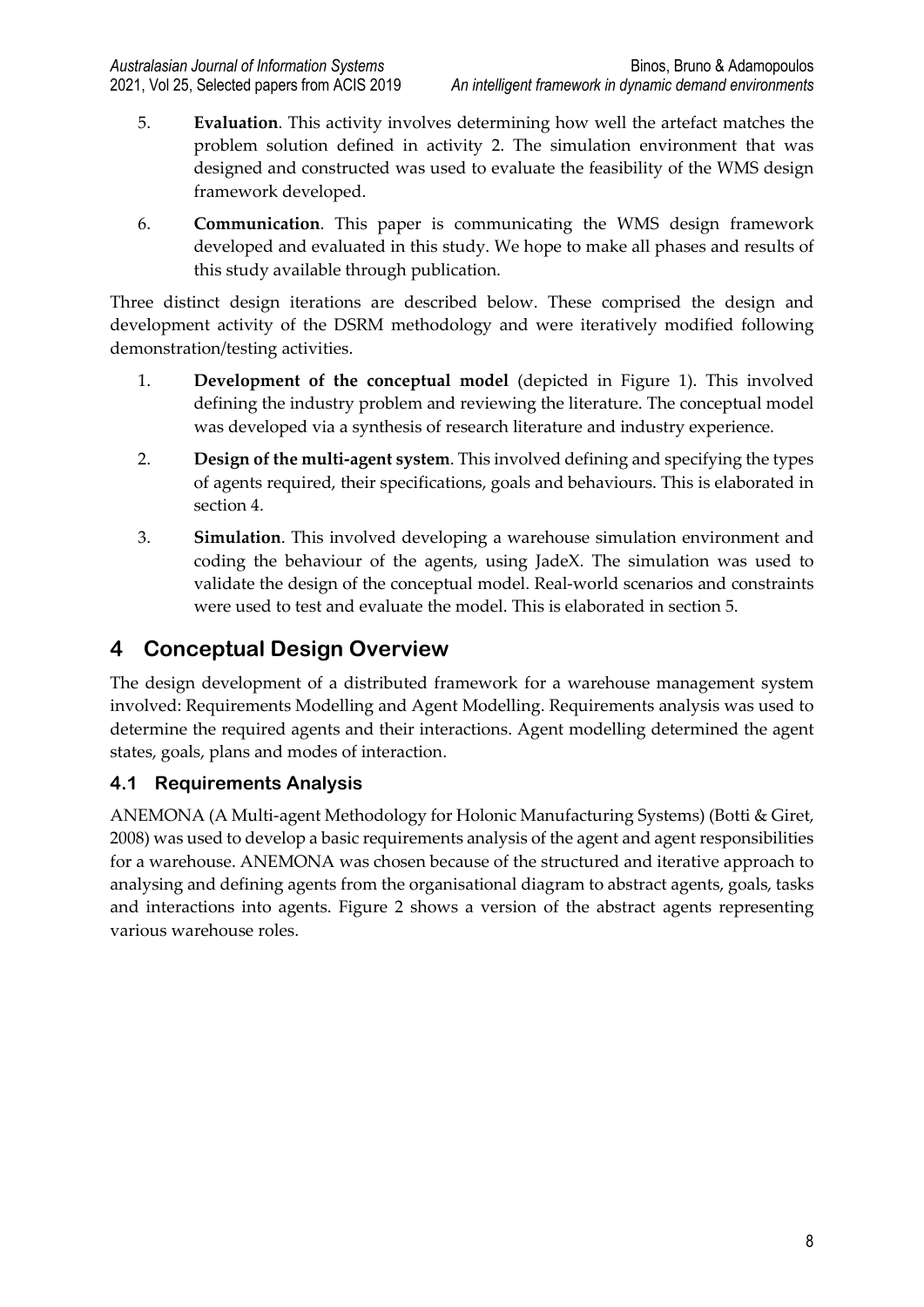

*Figure 2 Abstract agents and the organisational diagram*

## **4.2 The Agent Model**

Three types of agents were modelled: entity agents that were connected to a physical entity (location, inventory pallet, human, forklift, shipping pallet), mentor agents (forklift operator and selector operator mentors) and service agents. Entity agents could be associated with sensors and other direct feedback mechanisms. Mentor agents were associated with a human operator and were in control of communicating with other agents to obtain available tasks and communicating task instructions to the human operator. Service agents were either providers of a function or information or fulfilled a role (generally a manager role).

The design of the agents involved goals and plans that were either triggered by a request from another agent via a communication protocol or a change in the state of the agent due to a change in the environment. As such, the design of the agents involved state diagrams and an inter-agent communication protocol. Each agent had a defined communication interface through which they receive a request for information or action. Each communication protocol involved the exchange (incoming and outgoing) of a message (request or response) and an object of data. Figure 3 shows some of the agent interactions in a mostly non-hierarchical configuration.



*Figure 3 Agent Interactions*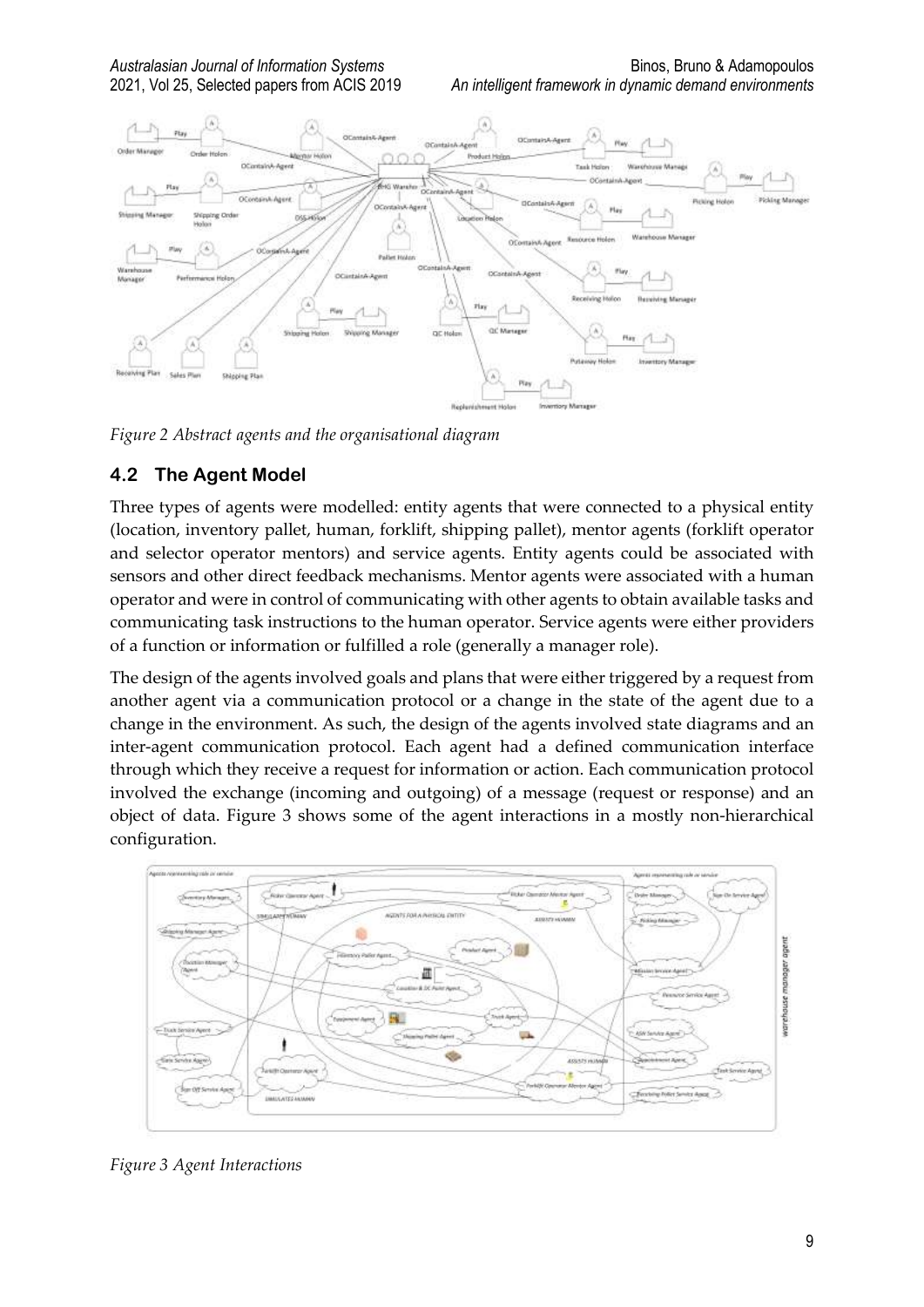## **4.2.1 State Diagrams**

The agent goals were either triggered by a change of agent state or by a request from another agent. A change in state indicated a change in the environment and hence a change in the actions required from the agent. In the example of a receiving pallet in Figure 4, a change of state to "Arrived" triggers a goal to unload the pallet from the truck, creating the task required to unload it. This task is prioritised by the Work Priorities agent and allocated to a forklift operator through the task service agent. Once the pallet has been unloaded from the truck its state changes to "Unloaded" triggering a goal to find a suitable warehouse location for it. The goals that are initiated by a change of state in an agent are predictable. Entity agents maintain a state (status) and a position within the warehouse so that this can be maintained when the simulation is restarted.



*Figure 4 State Diagram for a pallet received into the warehouse*

The entity agents such as the receiving pallet agent above were paired with inanimate objects to which agency is not usually ascribed. All entity agents had a real-time vision of other entity agents in their shared environment. Within the simulation this could be set to the entire environment or to a more realistic proximal distance. Granting agency to inanimate objects means that they are not just represented as a number within a WMS that are acted on but have the ability to determine their required action based on the current state. Another example of this is the location or point (staging, door, equipment etc.) entity agent (Figure 5). When the receiving pallet agent requests a storage location for itself, the location manager service may use any suitable algorithm which may change based on the current state of the environment. When a suitable location for put-away is found, the location agent must agree to allocate. This is a point at which the location agent, having more accurate information about its own state and the state of its surroundings may refuse the allocation thus preventing an operational exception from occurring when the forklift driver arrives at that location with the receiving pallet. Entity agents are a form of digital twin albeit a not very complicated one and without analytical capabilities.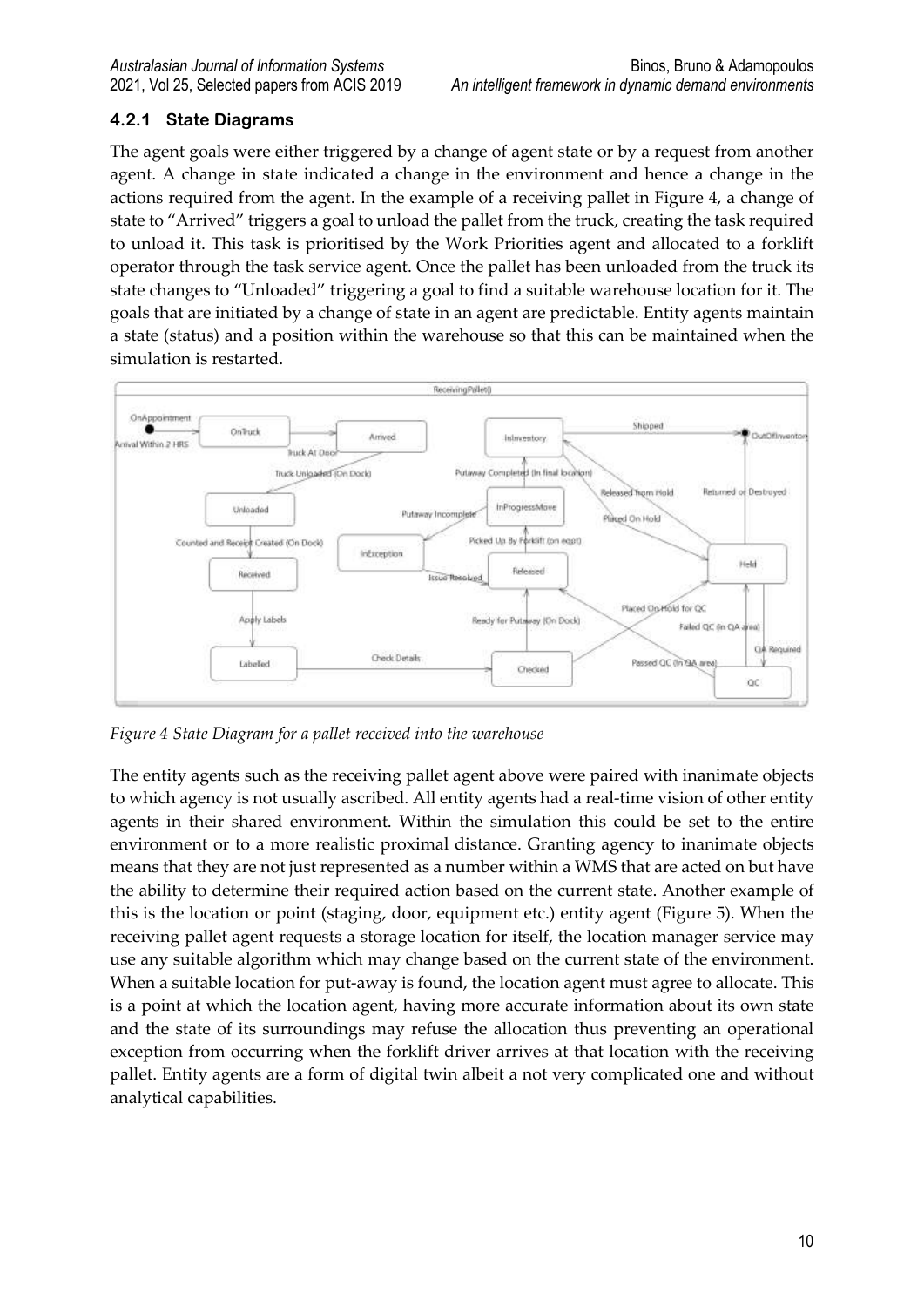

*Figure 5 State Diagram for a Location Spot Entity Agent*

The mentor agents that are associated to a human agent are more complex. The mentor agent mirrors the state of their human operator counterpart who is constantly moving within their environment, unlike the physical objects paired with an entity agent. The mentor agents (Forklift Operator Mentor and Picker Operator Mentor) have the ability to re-arrange the order of the task allocation based on environment information such as congestion, to release a task to be completed by another operator or to signal a review of similar tasks once it is determined that the current task cannot be completed. For example, when the picker operator mentor agent (Figure 6) detects a short pick at a primary selection location, the primary inventory pallet will request a replenishment pallet. If there are none available and none expected into the warehouse, then the picking manager service agent is signalled and it will either move or invalidate subsequent pick tasks from the same location preventing unnecessary work that cannot be completed.



*Figure 6 Picker Operator Mentor Agent State Diagram*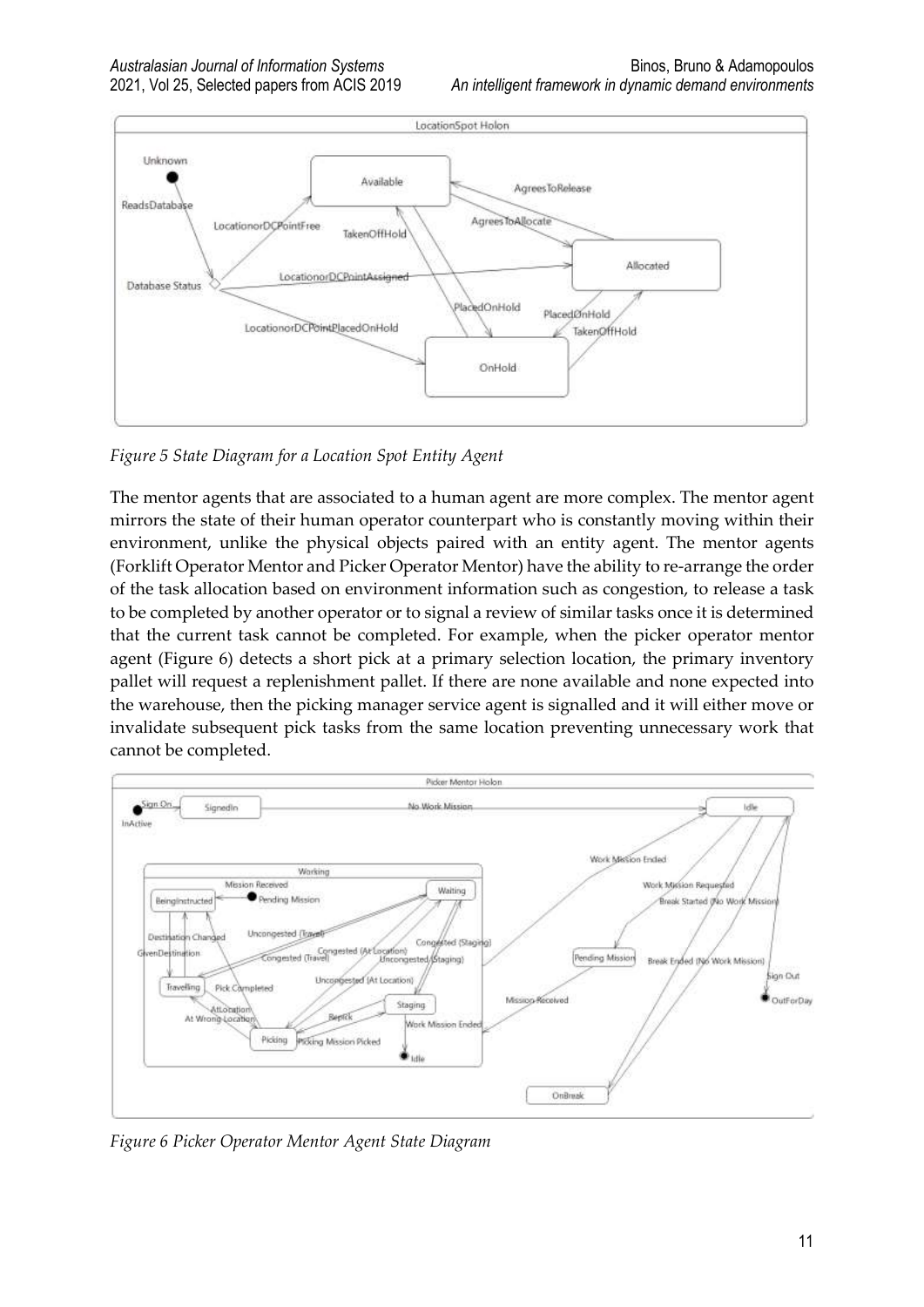## **4.2.2 Communication Protocol**

Each agent has a defined communication interface through which they receive a request for information or action. Each communication protocol involved the exchange (incoming and outgoing) of a message (request or response) and an object of data.



*Figure 7 Communication of Forklift Operator Mentor*

The communication between agents does not follow a strict hierarchical configuration unless a request was required to be directed to a manager service agent instead of an entity agent. For instance, a picker mentor agent could not request another picker mentor agent to alter the path of its mission directly. This request had to be made to a picker manager service. Figure 7 shows an excerpt of the communication initiated from the forklift mentor agent and other agents when the forklift operator signs on for their shift. The communication between the mentor and the human operator is a two-way communication whereby a request is issued by the mentor and accepted or completed by the operator. In a real-life implementation this communication would be via a voice headset or via an RF screen or hand-held device.

## **4.3 Service Agents – Provision for plug-ins**

Service agents have the greatest scope for including rules surmised from the data mining of historical data. Since they receive real-time requests, instead of following one rule or algorithm for responding to a request, such as a request for a forklift work task or a selection mission, it may adjust its rules based on the state of the environment. The state of the environment can include time of the day, current number of operators, the number of available equipment - all of which equate to the capacity of the warehouse, versus the demand on the warehouse (orders).

For instance, the work priorities service agent receives requests to review the priorities of work tasks from other agents based on some operational event. These requests are received into a queue. When the warehouse capacity is under pressure, the priorities for task allocation become more important so the queue (Figure 8 and Figure 9) itself can be re-ordered based on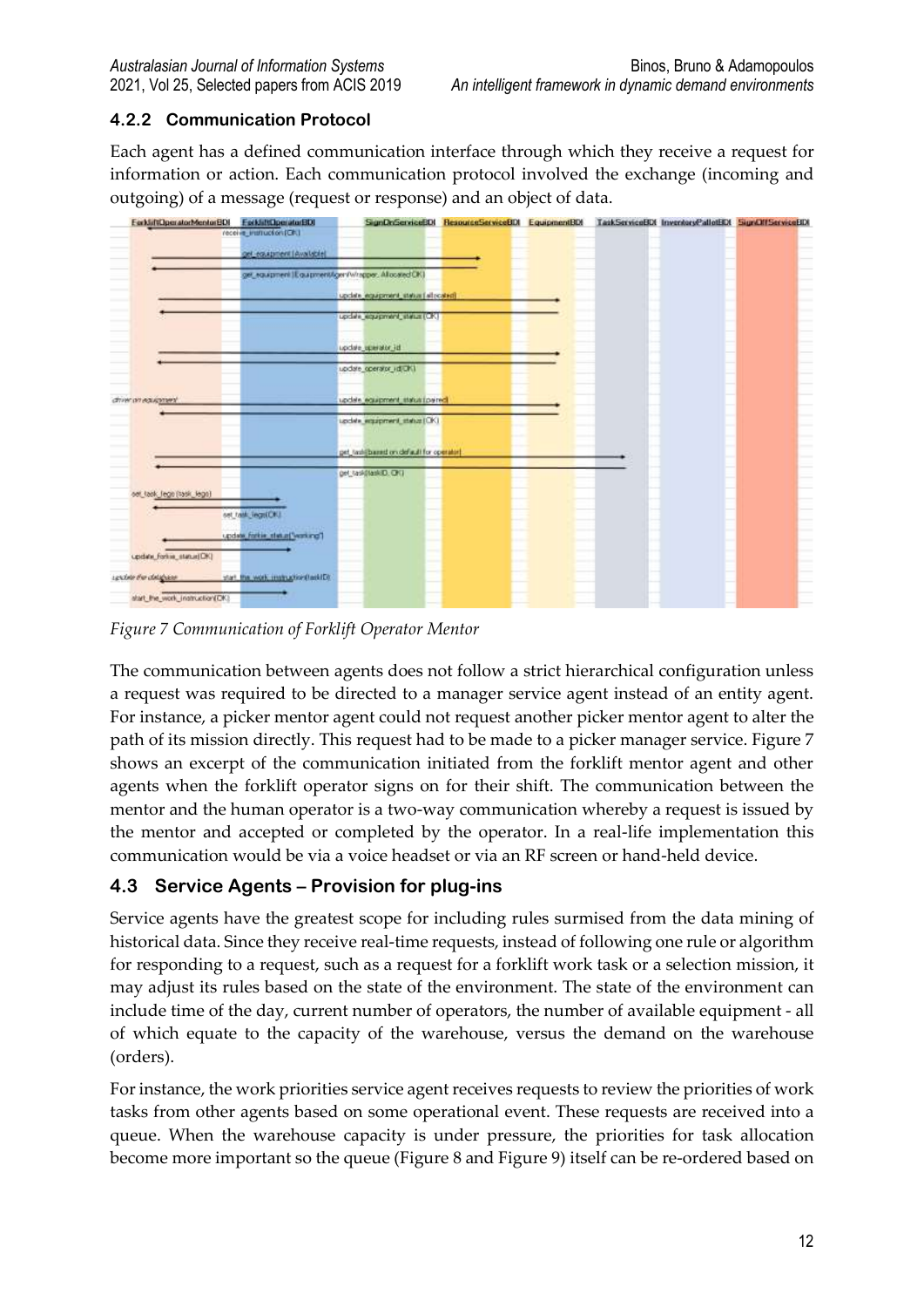the number of requests for a particular product, the number of orders requiring that product and the expected departure time of the orders with those same products for instance.



*Figure 8 Work Priorities Service Agent*

Multiple requests for priority reviews for the same product beyond a threshold (from machine learning) can signal a potential issue to a human operator and assist in the decision-making process for resolving the issue with potential solution scenarios. This form of DSS involves human-machine collaboration. It is not necessarily always up to the human decision-maker to identify potential issues with time-consuming reports but it may be more effective to allow a human decision-maker to decide the best course of action based on scenarios generated by the DSS and by critical evaluation of the situation.



*Figure 9 Work Priorities Service agent actioning requests*

Another example of this is the inventory pallet agent determining its replenishment requirements. It will use time estimates from the Picker Manager Service for the "time until empty" and from the Inventory Service Manager for "time until replenishment can be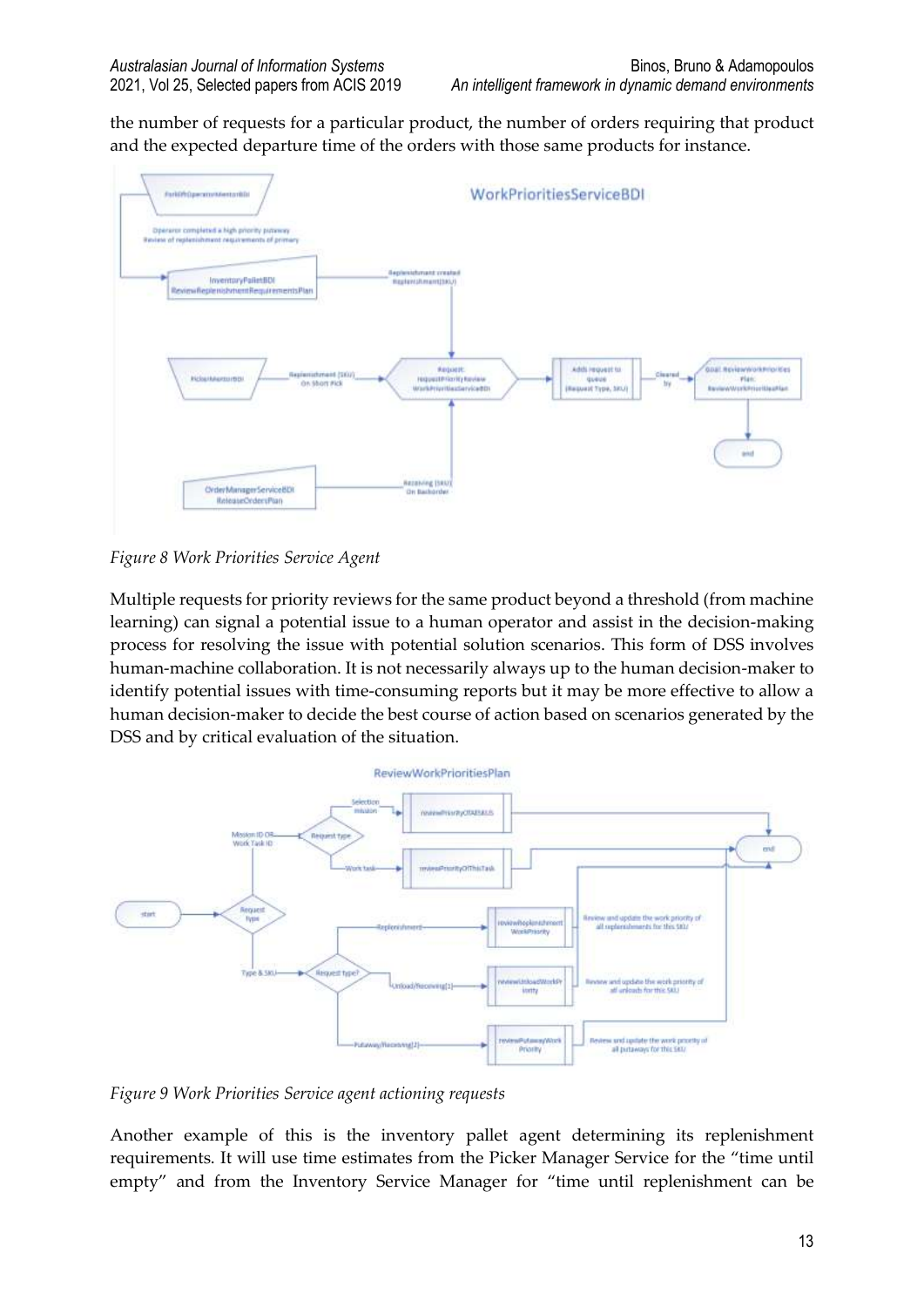completed". Both these estimates can be based on the current environment instead of stored averages so that the replenishment is created and allocated in time (Figure 10).



*Figure 10 Primary Selection Inventory Pallet reviewing replenishment requirements*

# **5 Simulation Development**

This research examined various tools for the simulation development (Bordini, Dastani, Dix, & Seghrouchni, 2009). The tool had to be open-source and programmable in a language that was already familiar to the researchers. The agent programming tool had to support BDI (Belief, Desire, Intentions) agents where a goal could be achieved through different plans that were deployed based on the real-time environment. JADEX (Pokahr, Braubach, & Lamersdorf, 2005) was chosen and used to develop the agent simulation with associated database tables using MySql (Widenius, Axmark, & Arno, 2002). JADEX agents are based on the traditional BDI agent model and its active component features facilitate the interactions between agents. The open-source multi-agent platform tools considered for the development of this simulation were Jason (Bordini, Hübner, & Wooldridge, 2007), JADE (Bellifemine, Caire, & Greenwood, 2007) and JADEX. Jason is an interpreter for an extended version of the logic-based language of AgentSpeak. JADE did not have BDI agent infrastructure, and this was provided by JADEX. Although all three were trialled, JADEX was chosen for its perceived ease of use and the availability of resources for supporting the development of the simulation.

## **5.1 Simulation Scenarios**

Three common warehouse scenarios were selected to demonstrate the utility of the agent model in simulation. These are:

**Scenario 1 – Generating a Replenishment**. This scenario is based on the precept that inventory received into the warehouse should be checked and stored in a sequence that prioritises stock that will be required sooner based on order demand. This is often a manual process in warehouse systems that are increasingly reliant on "just in time" inventory. The visibility of incoming goods required for order fulfilment in real-time, discerning and updating the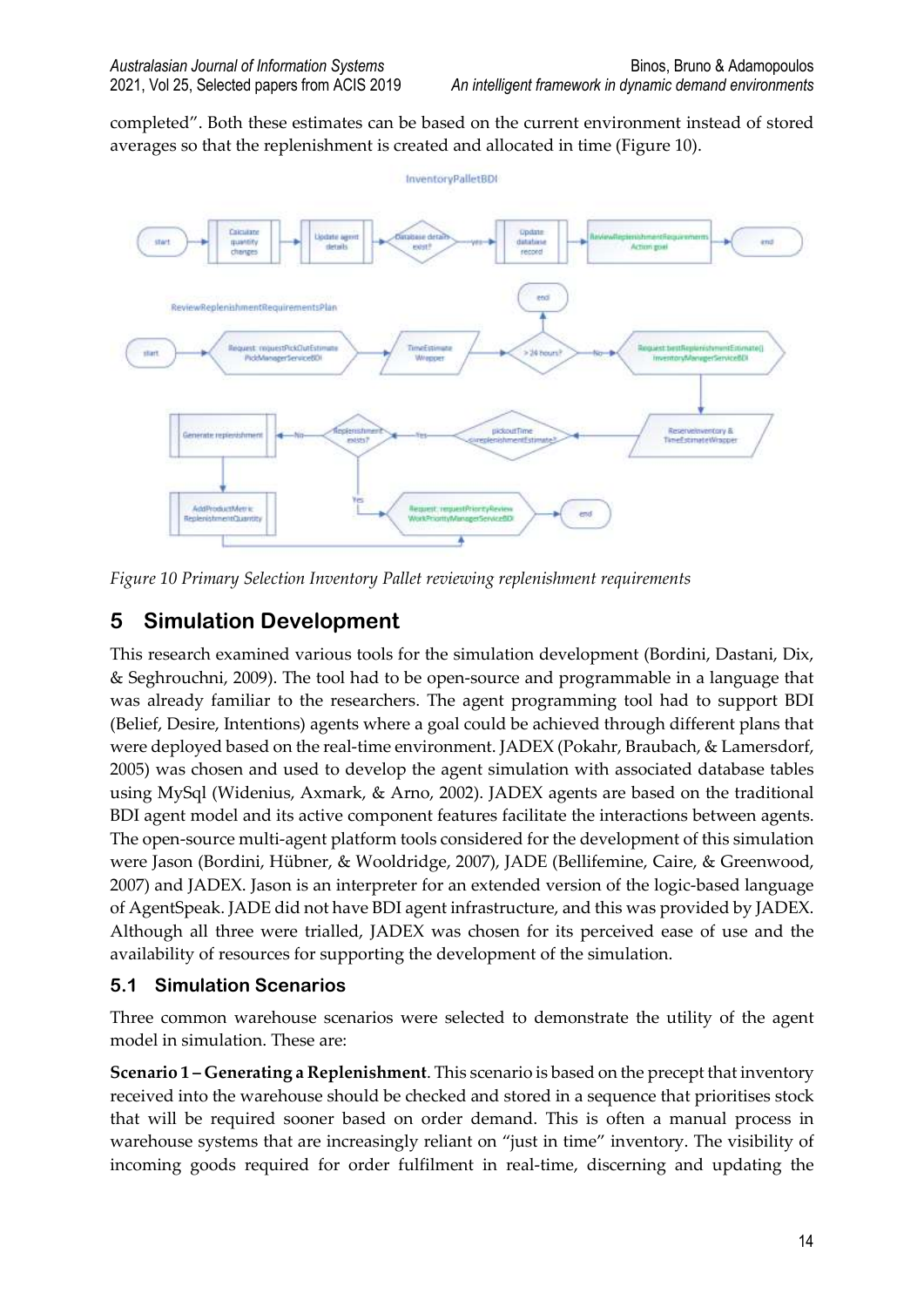priorities of the receipt of these goods in order to avoid an exception in picking is demonstrated in this scenario.

**Scenario 2 – Short Pick in Selection**. Order selection is still the most costly warehouse task performed and travel time in order selection is considered a major and "unproductive" component. Extant research focuses on optimising pick paths to minimise travel time. This scenario demonstrates minimising wasted travel time by avoiding short-picks in selection when an exception is detected which means that the intended selection tasks will not be successful.

**Scenario 3 – Congestion in selection**. Congestion occurs in real-time and hence is difficult to predict and is largely left up to the selectors to manage using the available options at their disposal – generally "skip" the pick or "wait". Congestion is also generally not tracked for analysis. This scenario demonstrates minimising unproductive time in selection due to congestion and the ability to track congestion and the success of congestion avoidance scenarios.

#### **5.1.1 Simulation Scenario 1 - Generating a Replenishment**

A replenishment is the refill of a primary selection location with product from another location. It involves identifying that there is a shortage in the primary selection location and triggering the move required to fill it in enough time to prevent shortages during order selection. The scenario is as follows:

• A customer order for 4 of product 108081 arrives into the system. The selection location for product 108081 is "01-01-1-1" and only has a quantity of 3. A pallet of 40 cases for product 108081 is on a receiving truck that has arrived with 10 other pallets but has not been unloaded yet. Table 1 shows the sequence of events in the distributed model in simulation.

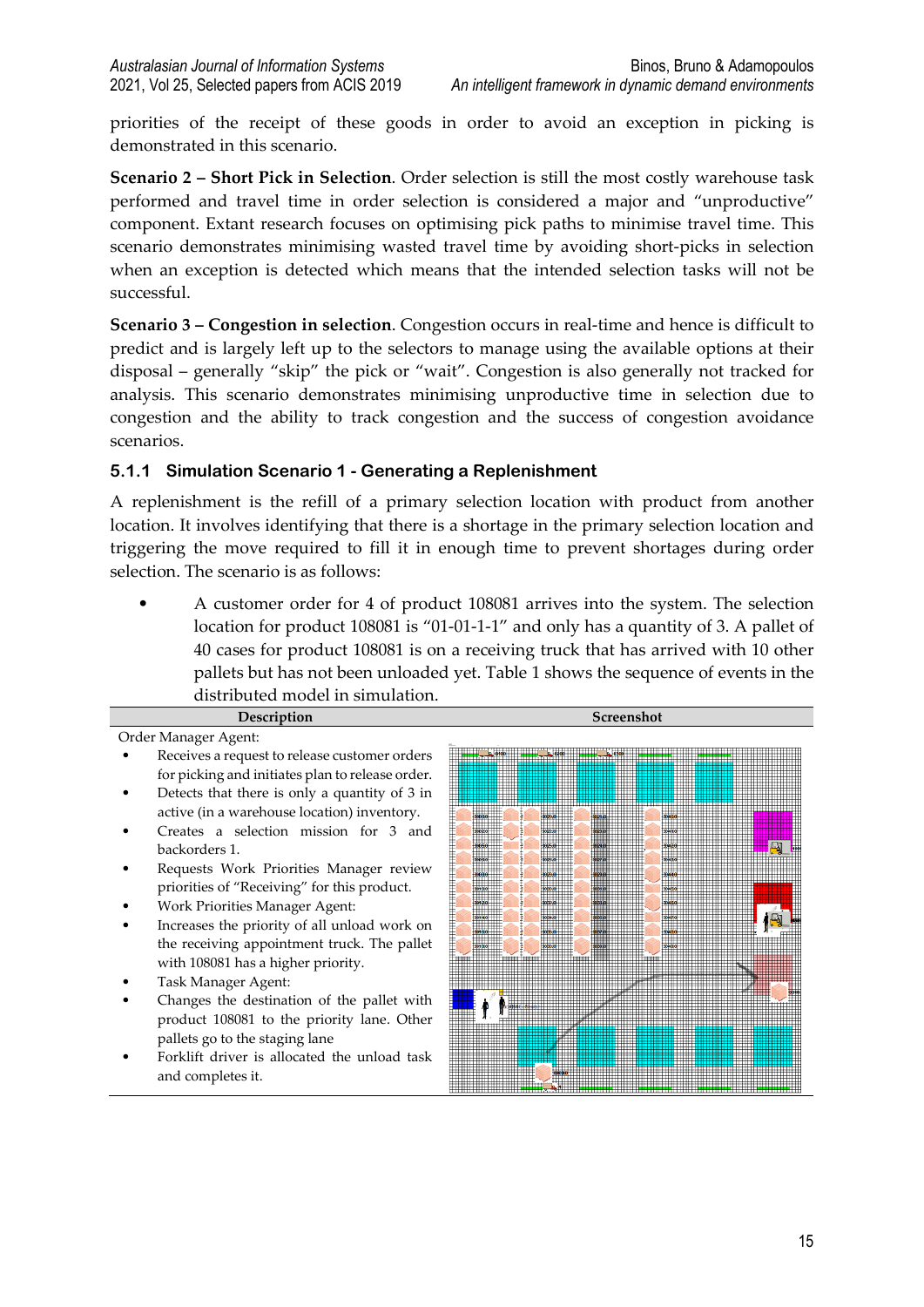Inventory Pallet Agent:

- Generates a put-away task when the 108081 pallet is placed in the priority lane. This putaway task is of high priority because the unload task was high priority.
- Forklift driver is allocated the put-away task and completes it.
- With Augmented Reality wearable glasses connected to the mentor agent, put-away pickup could be allocated to a specific operator and directed with colour coding.
- Completing a high priority put-away task triggers a request by the forklift mentor agent on the primary selection location to review its replenishment requirements.

Inventory Pallet agent:

- Requests the Pick Manager for an estimate of time before location is empty.
- Requests the Inventory Manager for an estimate of time to complete the "best" replenishment.
- Requests Task Service to generate a replenishment.
- Requests Work Priorities Manager review priorities of "Replenishment" for this product. The priority manager can do this in cooperation with the resource agent.
- Selector visits location and picks 3.
- Forklift driver is allocated the replenishment task and completes it.
- Order manager releases the backorder quantity.





*Table 1 Distributed Model for Replenishment Scenario*

#### **5.1.2 Simulation Scenario 2 – Short Pick in Selection**

There has been a promotion for end of model product that has caused a spike in demand for that product. The warehouse expected to have enough in stock to meet the projected demand but an error in master data (the number of products on a supplier pallet) has meant that the warehouse has overestimated stock levels. The scenario is as follows:

• Four customer orders for 4 each of product 108081 arrive into the system. The system indicates that the selection location for product 108081 is "01-01-1-1" and has 30 but actually only has a quantity of 10. There are no available pallets in reserve for this product. Table 2 shows the sequence of events in the distributed model in simulation.

#### **Description**

- Order Manager Agent:
- Receives a request to release customer orders for picking and initiates plan to release orders.
- Erroneously detects that there is a quantity of 30 in active (in a warehouse location) inventory.
- Creates 5 selection missions for this product along with other products ordered by the customer.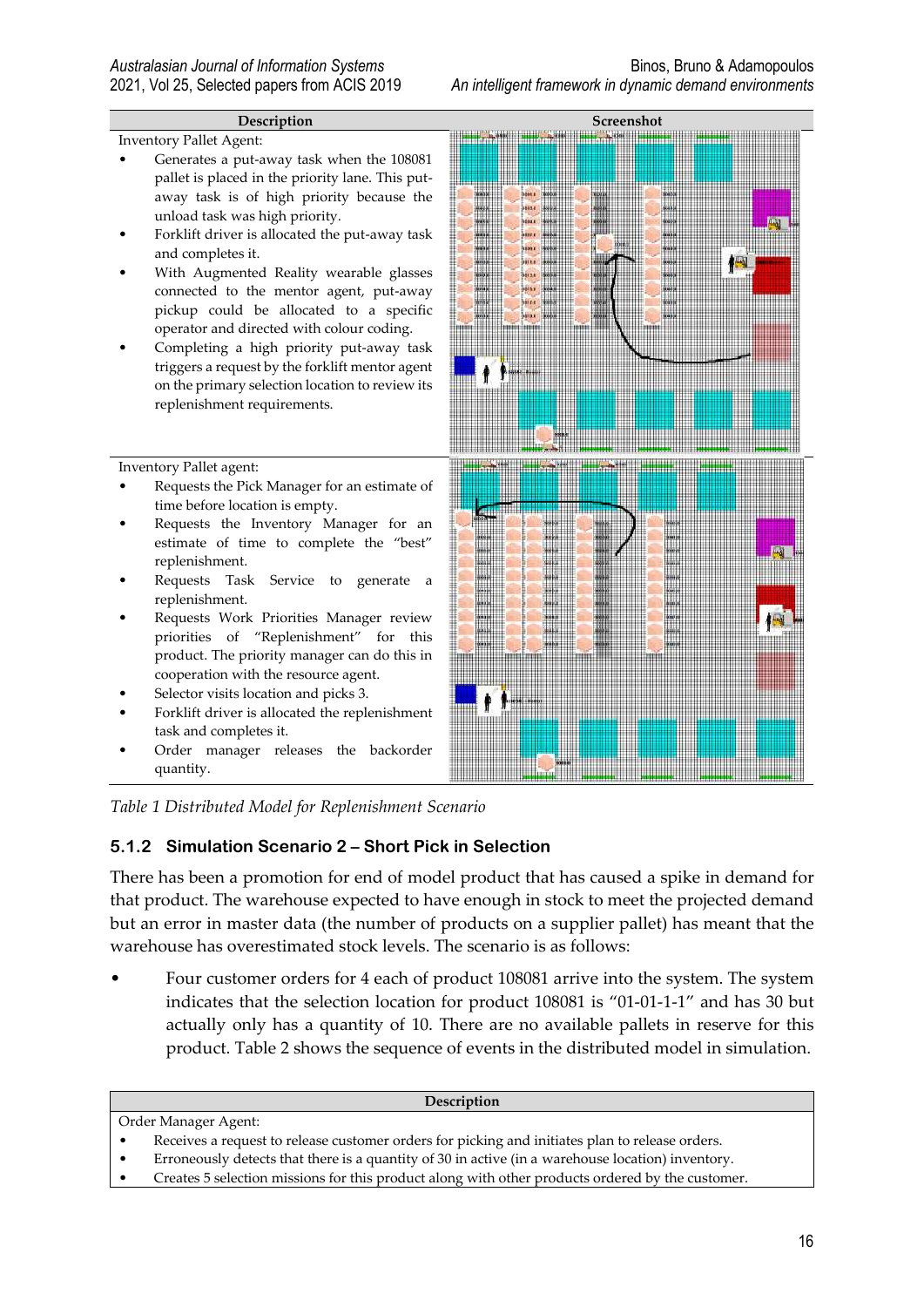#### **Description**

#### Picking Manager Service:

- Receives a request from the Mission Service to make selection missions available.
- Makes all 5 selection missions available for pickers.

#### Mission Service agent:

- Allocates missions to picker mentor agent for associated picker.
- Pick Operator Agent/Picker Mentor Agent
- First 2 selection missions complete successfully.
- Inventory Pallet Agent:
- Requests replenishment but there are no available reserve pallets.
- Informs Picking Manager of anticipated short pick issue.
- Pick Operator Agent/Picker Mentor Agent
- Picker Operator travels to selection location, picks remaining 2. Two are not picked (shorted).



Inventory Pallet Agent:

- Updates balance in location to zero.
- Requests replenishment but there are no available reserve pallets.
- Informs Picking Manager of actual short pick issue.

#### Picking Manager

- Modifies available but as yet unallocated selection missions to remove this pick instruction. Selection mission cancelled if no other pick instructions.
- Requests order manager update orders and backorder the items not picked.
- Notifies warehouse manager agent of issue.

|                                                   | <b>43 Filter Royces</b><br><b>Russelt Grid</b>                             |          |            |             | Export: 152 Wrap Call Contert: 15 |                                 |             |      |  |  |  |
|---------------------------------------------------|----------------------------------------------------------------------------|----------|------------|-------------|-----------------------------------|---------------------------------|-------------|------|--|--|--|
|                                                   |                                                                            | order id | product id | pick status | reg.pdi.gantify                   | act pick quantity partpick code |             |      |  |  |  |
|                                                   | 500                                                                        | 6001     | 108081     | <b>COM</b>  |                                   |                                 |             | 4928 |  |  |  |
|                                                   |                                                                            | 6001     | 10/90/01   | COM         |                                   |                                 |             | 4929 |  |  |  |
|                                                   |                                                                            | 6001     | 108081     | COM         |                                   |                                 | short       |      |  |  |  |
|                                                   |                                                                            | 600      |            | CAN         |                                   |                                 | <b>BONE</b> |      |  |  |  |
| Warehouse Manager Service Agent                   |                                                                            |          |            |             |                                   |                                 |             |      |  |  |  |
| Sends issue to inventory controller mentor agent. |                                                                            |          |            |             |                                   |                                 |             |      |  |  |  |
|                                                   | <b>Inventory Controller Mentor Agent</b>                                   |          |            |             |                                   |                                 |             |      |  |  |  |
|                                                   | Displays issue and potential scenarios to inventory controller human agent |          |            |             |                                   |                                 |             |      |  |  |  |

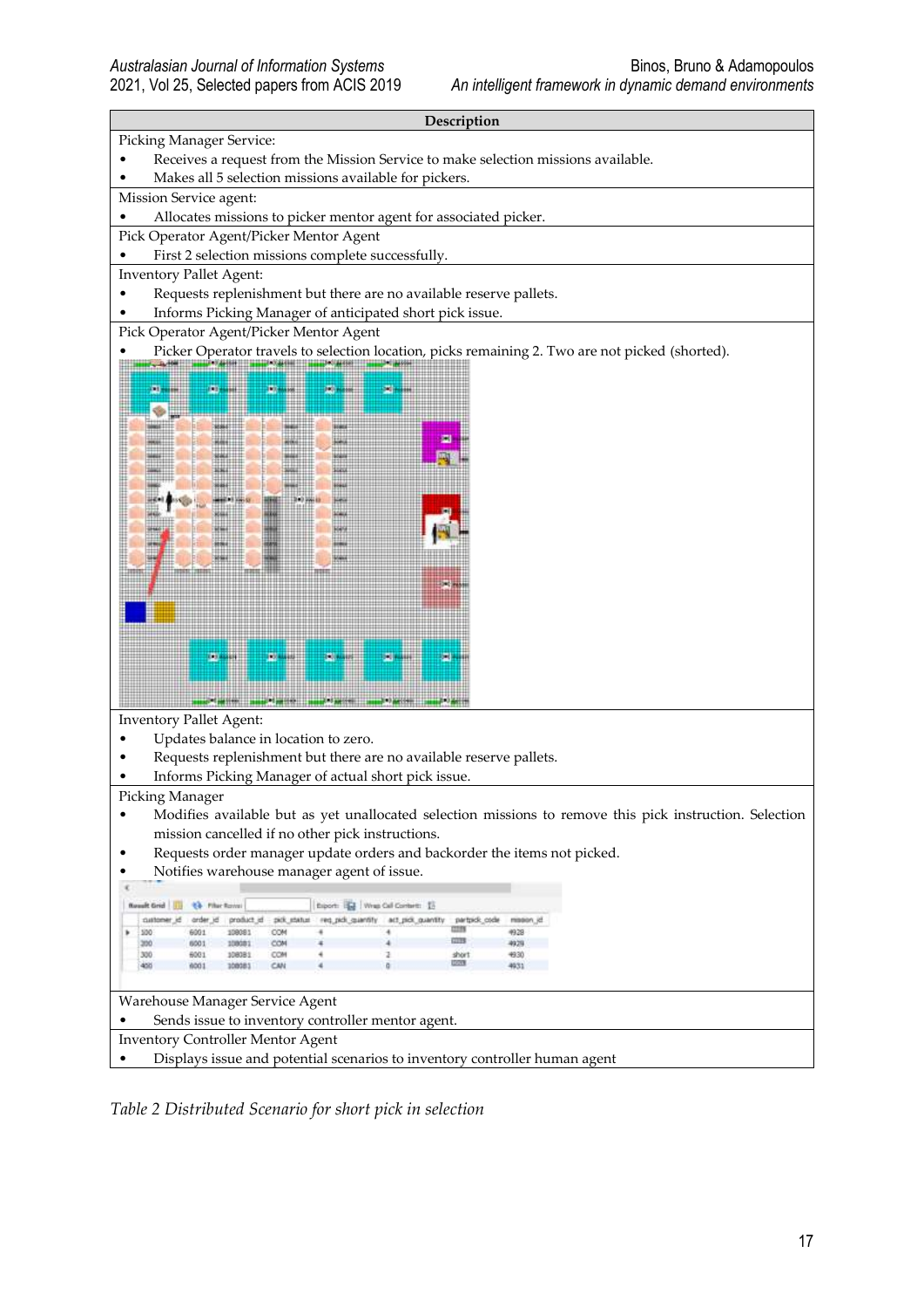#### **5.1.3 Simulation Scenario 3 – Congestion in Selection**

There has been a promotion for end of model product that has caused a spike in demand for that product. The warehouse does have enough in stock to meet the projected demand. The scenario is as follows:

• Forty customer orders for 1 each of product 108081 arrive into the system. The system indicates that the selection location for product 108081 is "01-01-1-1" and has 50. Table 3 shows the sequence of events in the distributed model in simulation.



*Table 3 Distributed Scenario for Congestion in Selection*

## **5.2 Simulation Evaluation**

These scenarios as described above with the agent model interaction were reviewed by an expert from the field with 25 years of experience in warehousing and distribution. All three scenarios were evaluated as realistic. Feedback on scenario one related to directing the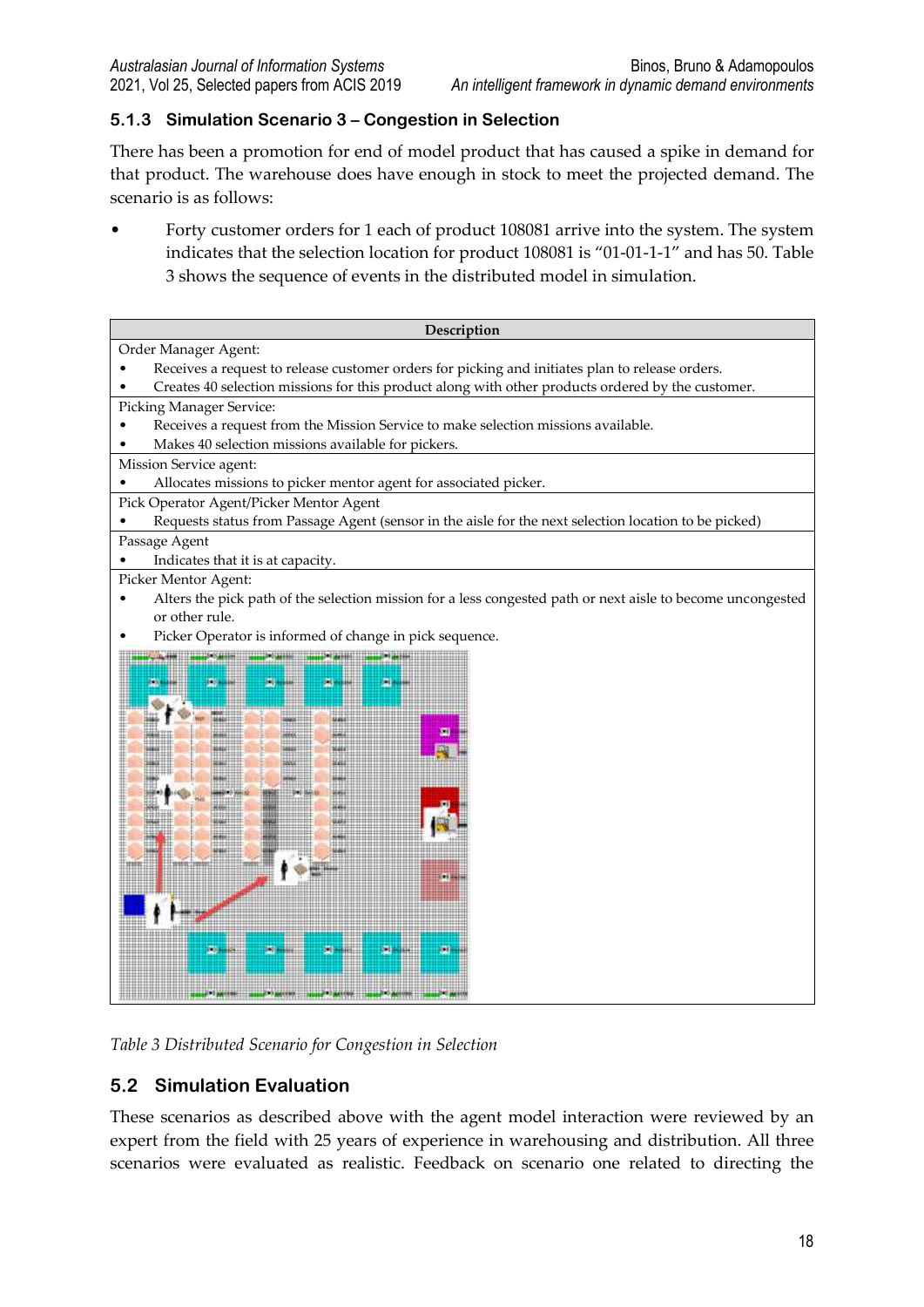putaway of priority pallets directly to the selection location from priority staging instead of via reserve inventory, and has been incorporated into a future test scenario.

# **6 Discussion**

Warehouses and warehouse management systems are complex and dynamic systems traditionally controlled by strict adherence to process and sequence. The problem with this is that when an unexpected exception occurs, the process cannot be followed and something else has to be done in its place and this causes delays and flow-on effects. Adaptive mechatronic systems with societies of autonomous adaptive agents can exhibit self-organising behaviours that can overcome these small bottlenecks in operational processing. As in the scenario in section 5, the pallet yet to be unloaded can be prioritised and the task destination changed dynamically by the real-time detection of a deficit in selection. Adaptation can occur by recording predicted estimates of task completion against actual task completion outcome and incorporating the error (difference) into future estimates. Adaptation can also occur in storage by connecting patterns of inventory inaccuracies with product characteristics such as similarity contributing to operator error.

Agents can communicate a real-time status. This means that dynamic tasks can be generated closer to the time that they will be actioned. As a result, more appropriate locations will be available for inventory to be put away, the resources to complete the tasks will be available (potentially) and time and productivity is not spent actioning tasks that are not ready to be completed and that may potentially not be able to be completed.

Agents have goals and goals can persist. Agents continue to execute plans until the goal is fulfilled so an exception does not need to be handled manually all the time. For instance, a replenishment that failed to be physically completed will trigger a replacement task (until the selection location is refilled). A pallet that failed to be physically put away in its designated location will be taken to the resolution zone and if appropriate will self-generate another put away task for itself. Tracking the reason for task failure (exceptions) in real-time allows more information to be given to the inventory manager to resolve issues that could not be selfresolved, aiding the decision-making process. Human intervention, where needed, can correct the system data to the point where the agents can continue their normal processing.

The purpose of the mentor agent is to provide a real-time ability to react to real-time changes in the environment. Human operators are generally just following instructions and encountering a real-time constraint issue such as congestion. The mentor agent, communicating agent-agent, agent-human or human-agent, can provide the advantage of a smarter view of the warehouse environment for the operator. With sensors detecting changes in the warehouse environment, different algorithms can be deployed to determine selector travel path or to re-evaluate the sequence of available tasks.

In a working warehouse environment this simulation could be run with actual data and could be used to enact scenarios which have caused an operational exception that was pre-emptively avoided to determine how the operational exception could happen again and become a failure point that is not managed to be avoided (increasing demand, increasing congestion, decreasing staff and equipment). Alternatively, scenarios that were a failure point can be used in the simulation to determine corrective action or pre-emptive detection that can be used to avoid the failure.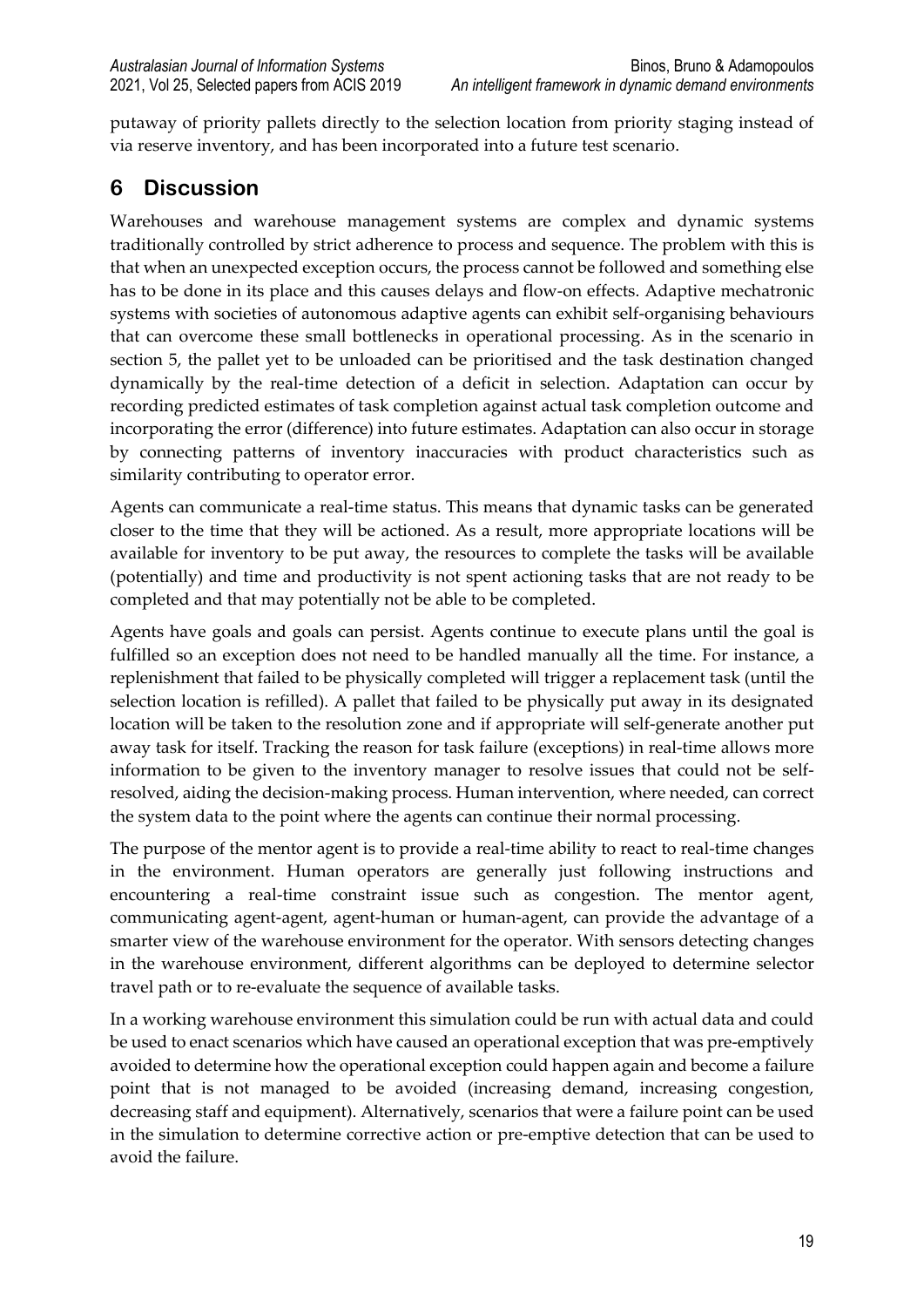The increase in e-commerce and omni-channel commerce has been putting a strain on warehouses and WMS systems. Many warehouse management systems (WMS) are not designed for this new way of working. In addition, warehouses by their design run efficiently when predicted demand is adequately met by warehouse capacity (goods, people and resources) and when operational procedures are clear and stringently followed. However, there are a number of small operational exceptions that can impede this smooth product flow and manifest as disruptions if not detected and mitigated early.

Past warehouse research literature has largely focused on optimisation strategies (pick paths, product storage and human ergonomic aspects). More recently research has begun to focus on realising a living or "smart" warehouse by giving inanimate objects properties and agency in order to respond faster to real-time events. It seems that this is a unique point in time, with emerging technologies such as data mining and analysis, sensor and IoT interconnectivity to create a WMS framework that is not just based on maintaining "standard" operations and their optimisation but also includes a basis of the real-time constraints that cause exceptions and lead to disruptions.

Estanjini et al. (2011) uses sensors and dynamic programming to calculate the most costeffective way to allocate the next forklift task which is smart optimisation. The intelligent product agent in Giannikas et al. (2013) seeks the best storage location each time it is received into the warehouse and this is based on a number of factors including "turnover rate, demand, the relationships with other products, the layout of the warehouse etc." This could also include minimisation of warehouse real-time exceptions. Giannikas et al. (2013) describes "unexpected events" such as "arrivals of new orders". In a warehouse environment there can also be many other unexpected events. The WMS agent in Trab et al. (2017) is based on real-time safety compatibility constraints of goods and people in a hazardous goods environment and is focused on minimising risk. Trab et al. (2017) describes an "unexpected event" as something that increases risk to "products, humans and the environment" such as "the presence of an empty product owing to a leak, and a human user without safety protection equipment".

In everyday warehouse operations, unexpected events pose a risk to efficiency and productivity. While the type of unexpected events may be known, the timeline of their occurrence and which operational exception will occur as a result is not known. For this reason, a WMS framework that can detect their occurrence and has built-in plans that can be deployed when they occur is needed both to mitigate flow-on risk and to provide real assistance to decision makers.

Current literature focuses on recording exceptions (Weissbach, Radmanu, & Grabowski, 2009) and expediting individual exception resolution (McDonald Jr et al., 2018) but not on detecting an exception that is about to occur in order to avoid it, detecting exceptions in real-time, minimising the flow-on effect when an exception has occurred and augmenting the decisionmaking capacity of humans tasked with resolving these exceptions. This study proposes that incorporating these exceptions specifically into the WMS framework will make warehouses more able to respond to dynamic changes in the environment.

# **7 Conclusion**

Warehouses are real-time environments that involve a work schedule, available resources, and time and space constraints. Increasingly, the outlook to solving this problem is to fully automate, however this may not be feasible for small to medium size warehouses or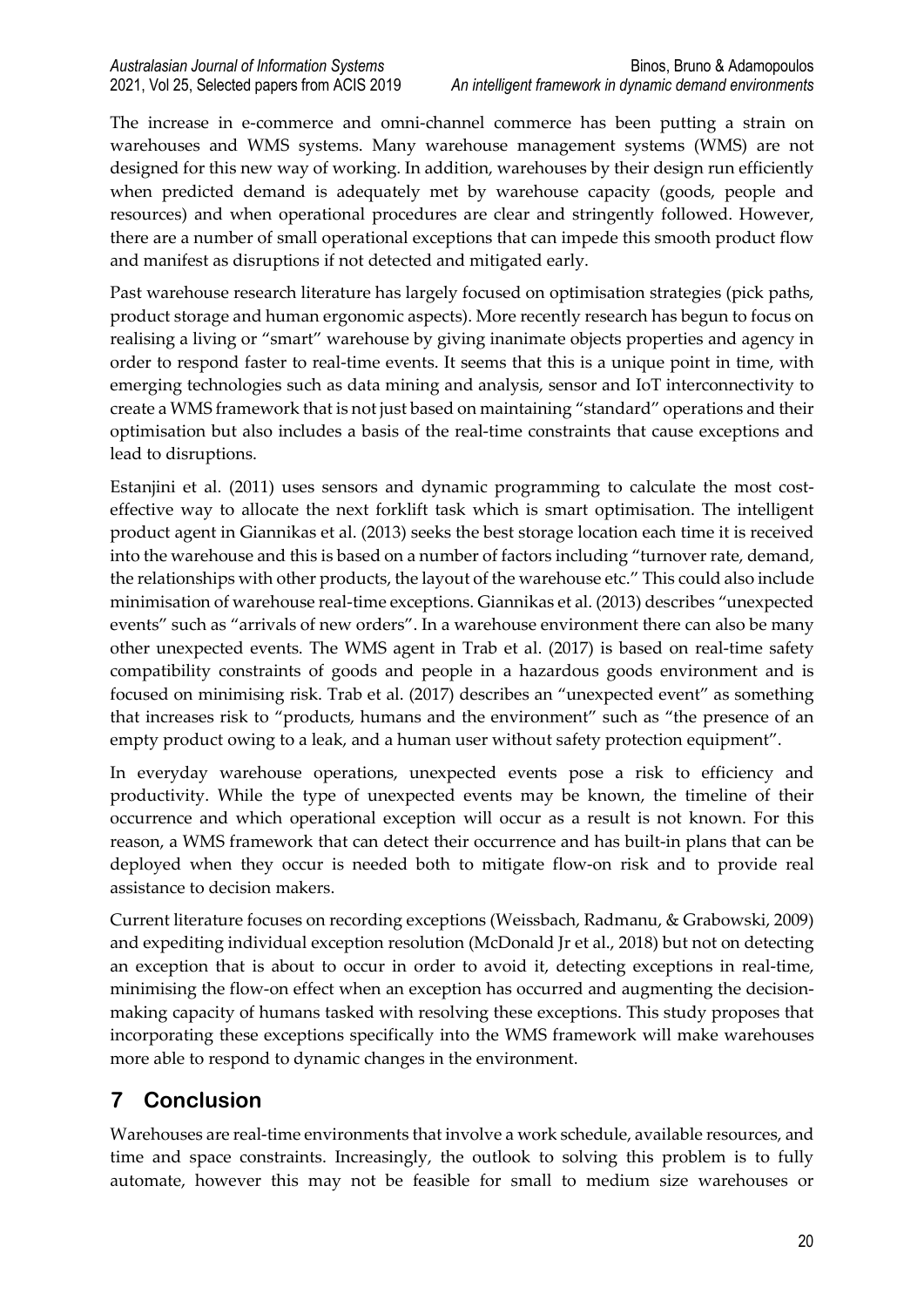warehouse with specialist requirements. This research aims at innovation by augmenting people rather than replacing them. This paper presents a framework for designing warehouse management systems that uses distributed intelligence to react to real-time events and constraints, in order to mitigate the impact of small operational issues on product flow and order fulfilment. A simulation based on intelligent agents was designed and constructed in order to validate the viability of the framework.

The contribution of a new framework for WMS design is three-fold. Firstly, there are advantages to be gained in detecting warehouse exceptions in real-time before they escalate into disruptions. Although adherence to warehouse processes dictate smooth product flow, unexpected events can have a big impact on productivity and efficiency.

Secondly, academic research provides new algorithms and processes for optimisation and efficiency of warehouse processes, but these cannot be easily incorporated into current warehouse management systems. The design of service agents in this model can make adding new features such as the above more feasible in an environment where they can be used when applicable based on real-time environmental constraints and where their effectiveness can be evaluated in real-time and historically through data-mining.

Thirdly, decision support that supports the cognitive, memory and actual time constraints of the warehouse decision makers by providing packaged information about an exception and potential resolution scenarios facilitate the resolution of warehouse exceptions faster where a human decision-maker is required.

This paper contributes to industry by proposing a new way of designing warehouse management systems that augments and enhances the operations of manual warehouses instead of replacing them with automation. With advances in IoT and sensor technologies this approach may be more suitable to the challenges posed by demand being driven by the changing consumer behaviour.

Future research iterations of this project may take several paths. Various AI methods and algorithms can be tested as plug-ins within the intelligent agents, in the simulation, to improve operational functionality and the ability of the model to forecast and resolve problems. The metrics that will be used for evaluation purposes include stock out rate, orders shipped on time, shipping accuracy, queuing time and throughput. These metrics are based on the direct indicators of performance as defined by (Staudt et al., 2015). The number of operational exceptions that occur will also be measured for comparison.

# **References**

- Arnott, D., & Pervan, G. (2005). A critical analysis of decision support systems research. *Journal of information technology, 20*(2), 67-87.
- Barratt, M., Kull, T. J., & Sodero, A. C. (2018). Inventory record inaccuracy dynamics and the role of employees within multi-channel distribution center inventory systems. *Journal of Operations Management, 63*, 6-24.
- Bartholdi, J. J., & Hackman, S. T. (2008). *Warehouse & Distribution Science: Release 0.89*: Supply Chain and Logistics Institute.
- Bellifemine, F. L., Caire, G., & Greenwood, D. (2007). *Developing multi-agent systems with JADE* (Vol. 7): John Wiley & Sons.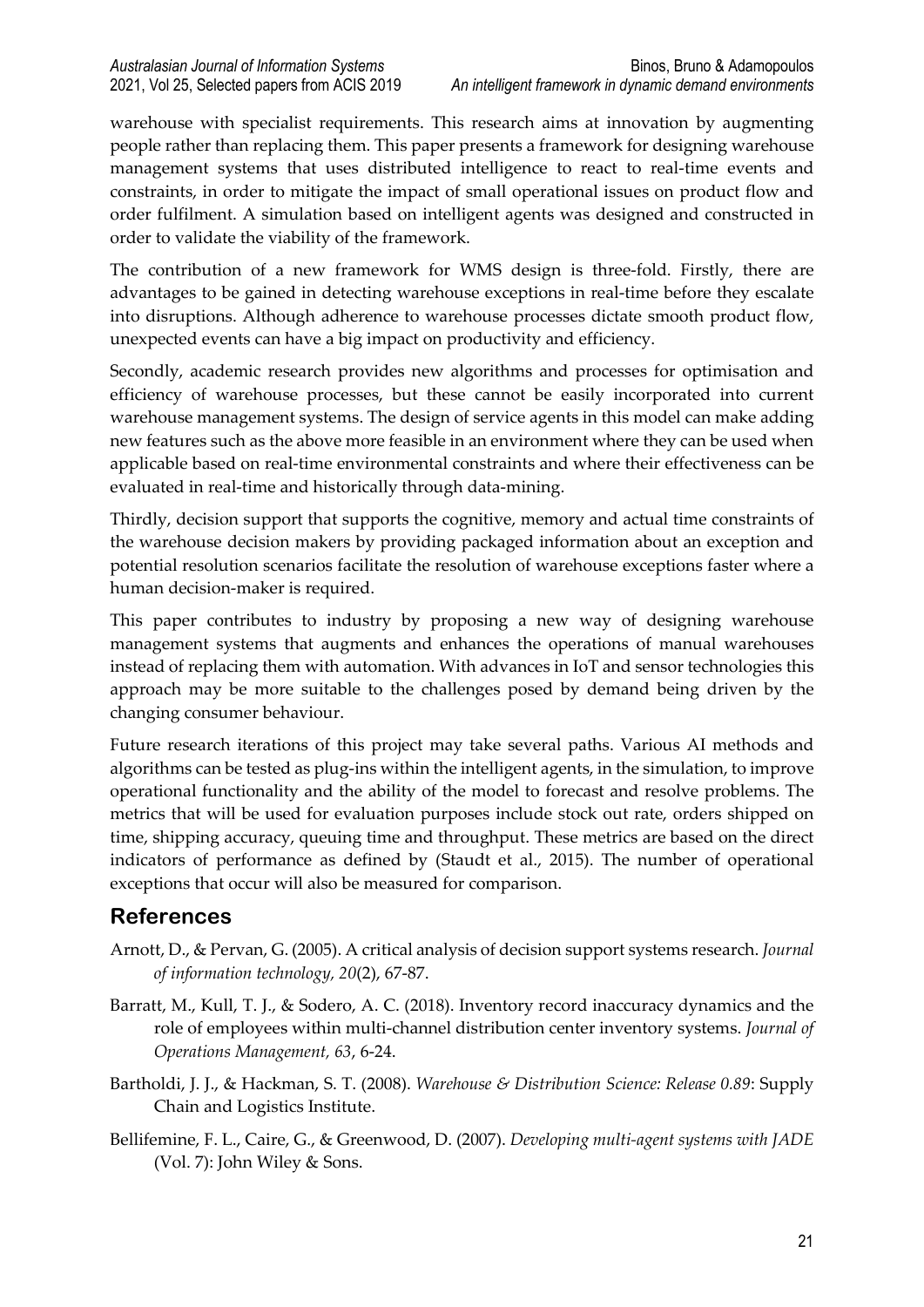- Bordini, R. H., Dastani, M., Dix, J., & Seghrouchni, A. E. F. (2009). *Multi-Agent Programming*: Springer.
- Bordini, R. H., Hübner, J. F., & Wooldridge, M. (2007). *Programming multi-agent systems in AgentSpeak using Jason* (Vol. 8): John Wiley & Sons.
- Botti, V., & Giret, A. (2008). *ANEMONA: A Mulit-agent Methodology for Holonic Manufacturing Systems*. London: Springer London, London.
- Davarzani, H., & Norrman, A. (2015). Toward a relevant agenda for warehousing research: literature review and practitioners' input. *Logistics Research, 8*(1), 1.
- De Koster, R., Le-Duc, T., & Roodbergen, K. J. (2007). Design and control of warehouse order picking: A literature review. *European Journal of Operational Research, 182*(2), 481-501.
- Ding, W. (2013). Study of smart warehouse management system based on the IOT. In *intelligence computation and evolutionary computation* (pp. 203-207): Springer.
- Einhorn, H. J., & Hogarth, R. M. (1981). Behavioral decision theory: Processes of judgement and choice. *Annual review of psychology, 32*(1), 53-88.
- Estanjini, R. M., Lin, Y., Li, K., Guo, D., & Paschalidis, I. C. (2011). Optimizing warehouse forklift dispatching using a sensor network and stochastic learning. *IEEE Transactions on Industrial informatics, 7*(3), 476-486.
- García, A., Chang, Y., Abarca, A., & Oh, C. (2007). RFID enhanced MAS for warehouse management. *International Journal of Logistics Research and Applications, 10*(2), 97-107. doi:10.1080/13675560701427379
- Gharbi, S., Zgaya, H., & Hammadi, S. (2013). Optimization of order picker path based on agent communication in warehouse logistics. *IFAC Proceedings Volumes, 46*(24), 7-14. doi:10.3182/20130911-3-BR-3021.00024
- Giannikas, V., Lu, W., McFarlane, D., & Hyde, J. (2013). *Product intelligence in warehouse management: A case study.* Paper presented at the International Conference on Industrial Applications of Holonic and Multi-Agent Systems.
- Gibilaro, L., & Mattarocci, G. (2019). The impact of corporate distress along the supply chain: evidences from United States. *Supply Chain Management: An International Journal*.
- Glaessgen, E., & Stargel, D. (2012). *The digital twin paradigm for future NASA and US Air Force vehicles.* Paper presented at the 53rd AIAA/ASME/ASCE/AHS/ASC structures, structural dynamics and materials conference 20th AIAA/ASME/AHS adaptive structures conference 14th AIAA.
- Glock, C. H., Grosse, E. H., Elbert, R. M., & Franzke, T. (2017). Maverick picking: the impact of modifications in work schedules on manual order picking processes. *International Journal of Production Research, 55*(21), 6344-6360.
- Gu, J., Goetschalckx, M., & McGinnis, L. F. (2007). Research on warehouse operation: A comprehensive review. *European Journal of Operational Research, 177*(1), 1-21.
- Haneyah, S., Schutten, J. M., Schuur, P., & Zijm, W. H. (2013). Generic planning and control of automated material handling systems: Practical requirements versus existing theory. *Computers in Industry, 64*(3), 177-190.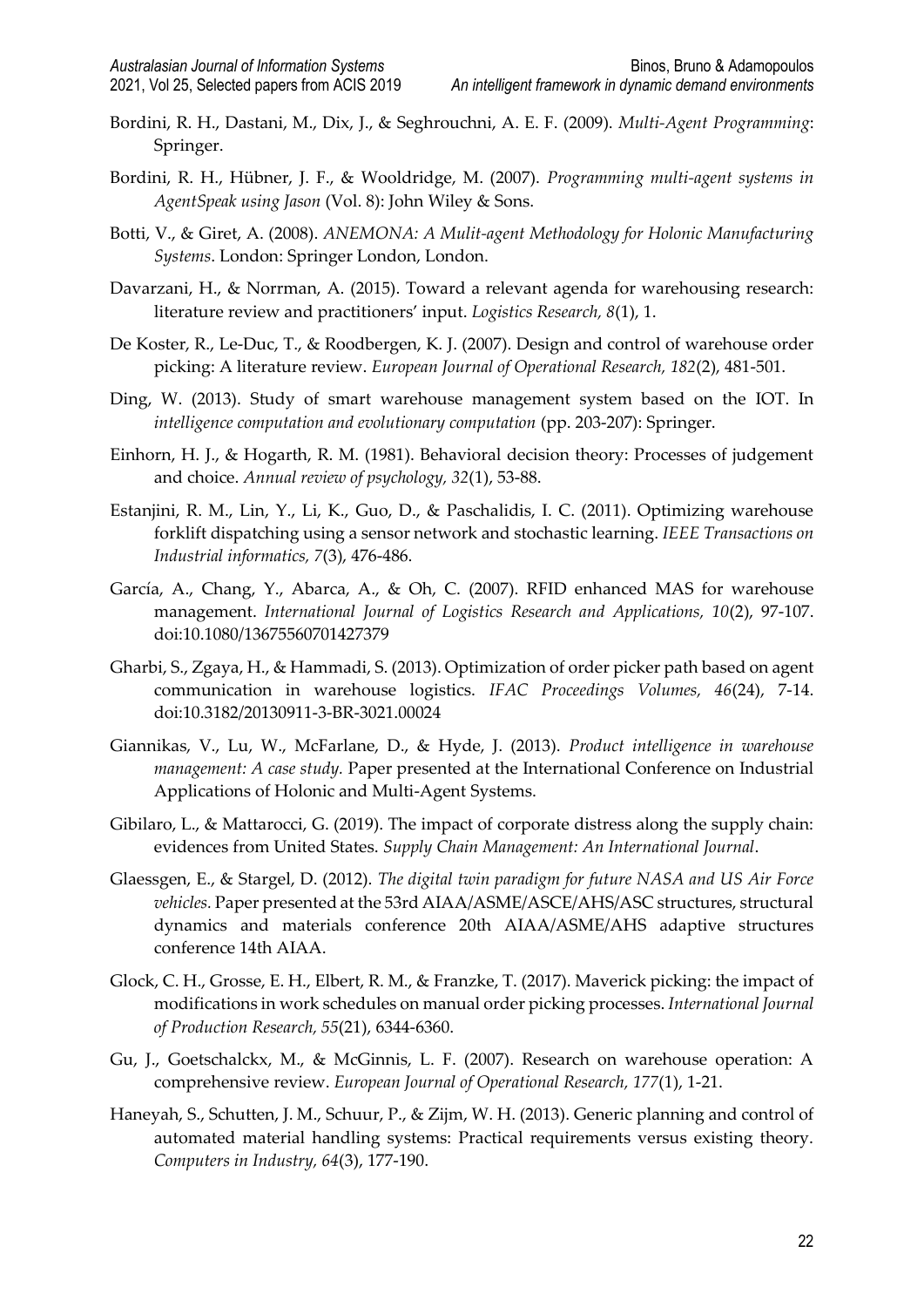- Hevner, A. R., March, S. T., Park, J., & Ram, S. (2004). Design Science in Information Systems Research. *MIS Quarterly, 28*(1), 75-105.
- Karagiannaki, A., Papakiriakopoulos, D., & Bardaki, C. (2011). Warehouse contextual factors affecting the impact of RFID. *Industrial Management & Data Systems, 111*(5), 714-734.
- Kim, B.-I., Graves, R., & Heragu, S. (2002). Intelligent agent modeling of an industrial warehousing problem. *IIE Transactions, 34*(7), 601-612. doi:10.1080/07408170208928897
- Klien, G., Woods, D. D., Bradshaw, J. M., Hoffman, R. R., & Feltovich, P. J. (2004). Ten challenges for making automation a" team player" in joint human-agent activity. *IEEE Intelligent Systems, 19*(6), 91-95.
- Latour, B. (2005). *Reassembling the social an introduction to actor-network-theory*. Oxford, New York: Oxford University Press.
- Leung, K., Choy, K., Siu, P. K., Ho, G., Lam, H., & Lee, C. K. (2018). A B2C e-commerce intelligent system for re-engineering the e-order fulfilment process. *Expert Systems with Applications, 91*, 386-401.
- Liu, X. J., Liu, Q., Xu, W. J., Yang, L. W., Fan, L., & Chen, B. (2013). Design and Implementation of Intelligent Warehousing Management System Using Internet of Things. *Applied Mechanics and Materials, 432-432*, 609-614. doi:10.4028/www.scientific.net/AMM.432.609
- Lu, W., Giannikas, V., McFarlane, D., & Hyde, J. (2014). The role of distributed intelligence in warehouse management systems. In *Service orientation in holonic and multi-agent manufacturing and robotics* (pp. 63-77): Springer.
- Maka, A., Cupek, R., & Wierzchanowski, M. (2011). *Agent-based modeling for warehouse logistics systems*. Paper presented at the 2011 UKSim 13th International Conference on Modelling and Simulation.
- Marik, V., & McFarlane, D. (2005). Industrial adoption of agent-based technologies. *IEEE Intelligent Systems, 20*(1), 27-35.
- McDonald Jr, R. D., Agriel, F. L., Levi, E. S., Patel, V. N., Nanjanath, M., Madan, U., & Glick, D. D. (2018). Utilizing automated aerial vehicles for transporting priority pick items. In: Google Patents.
- McFarlane, D., Parlikad, A., Neely, A., & Thorne, A. (2012). A Framework for Distributed Intelligent Automation Systems Developments. *IFAC Proceedings Volumes, 45*(6), 758-763. doi:10.3182/20120523-3-RO-2023.00325
- Michel, R. (2016). Ready to Confront Complexity. *Logistics Management (2002), 55*(11), 6- 48S,49S,50S,52S,54S,55S.
- Michel, R. (2018a). 2018 Warehouse/DC Operations Survey: LABOR CRUNCH DRIVING AUTOMATION: The combined forces of a strong economy, e-commerce growth and a tight labor market are making it more important for distribution center operations to find ways to make their existing infrastructure and people more productive. Software and automation continue to prove to be a vital part of the solution. *Modern Materials Handling, 73*(11), 62.
- Michel, R. (2018b). AUTOMATION & ROBOTICS LEAD ROBUST OUTLOOK. *Logistics Management (2002), 57*(3), 40-47.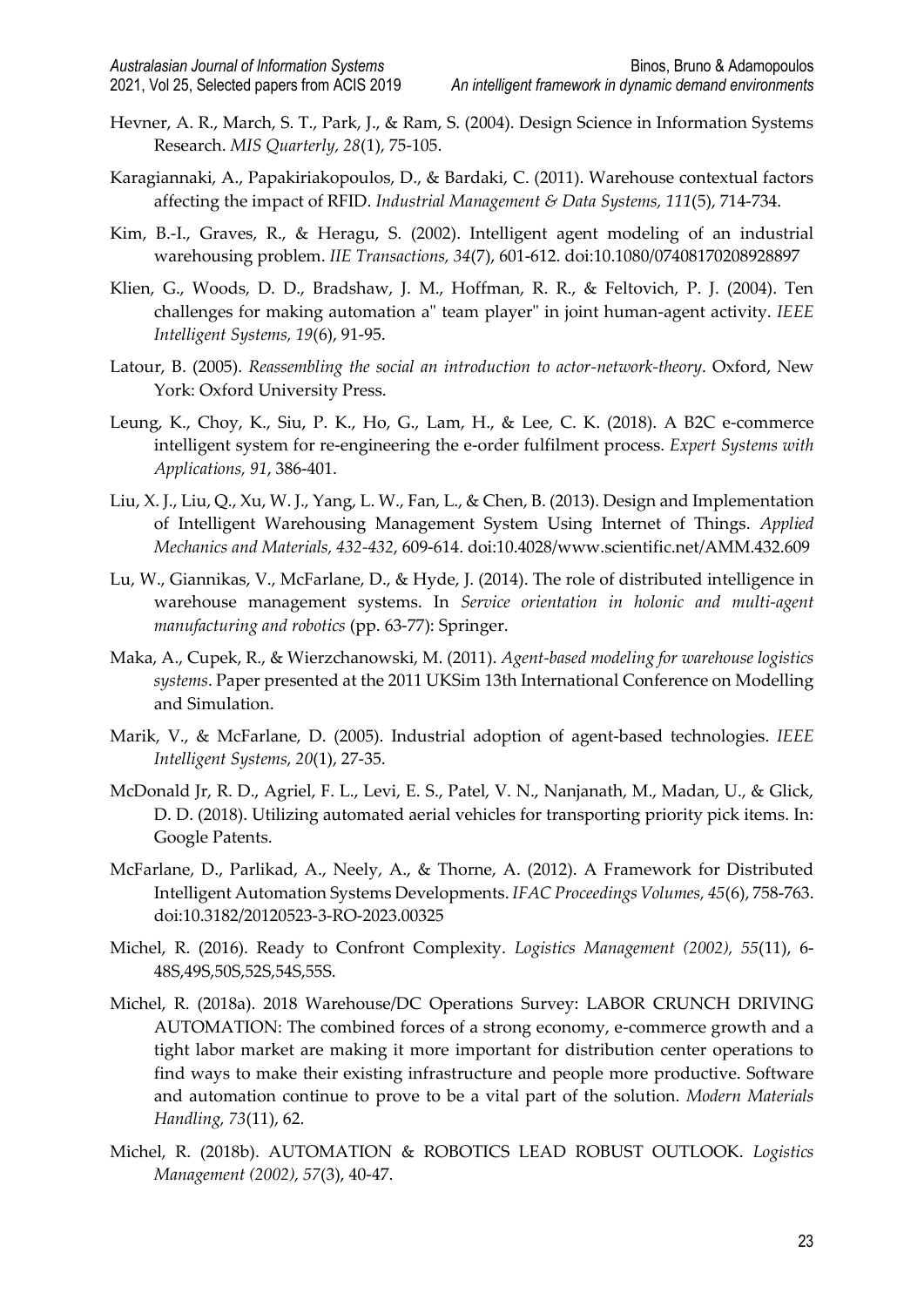- Miller, S. (2018). AI: Augmentation, more so than automation. *Asian Management Insights, 5*(1), 1-20.
- Min, H. (2006). The applications of warehouse management systems: an exploratory study. *International Journal of Logistics: Research and Applications, 9*(2), 111-126.
- Peffers, K., Tuunanen, T., Rothenberger, M. A., & Chatterjee, S. (2007). A design science research methodology for information systems research. *Journal of management information systems, 24*(3), 45-77.
- Pohl, J. G. (1999). Collaborative decision-support and the human-machine relationship. *Collaborative Agent Design (CAD) Research Center*, 18.
- Pokahr, A., Braubach, L., & Lamersdorf, W. (2005). Jadex: A BDI reasoning engine. In *Multiagent programming* (pp. 149-174): Springer.
- Reaidy, P. J., Gunasekaran, A., & Spalanzani, A. (2015). Bottom-up approach based on Internet of Things for order fulfillment in a collaborative warehousing environment. *International Journal of Production Economics, 159*, 29-40.
- Richards, G. (2014). *Warehouse Management : A Complete Guide to Improving Efficiency and Minimizing Costs in the Modern Warehouse (2nd Edition)*. London: London, GBR: Kogan Page.
- Rouwenhorst, B., Reuter, B., Stockrahm, V., van Houtum, G.-J., Mantel, R., & Zijm, W. H. (2000). Warehouse design and control: Framework and literature review. *European Journal of Operational Research, 122*(3), 515-533.
- Rubrico, J. I. U., Ota, J., Higashi, T., & Tamura, H. (2006). *Scheduling multiple agents for picking products in a warehouse*. Paper presented at the Robotics and Automation, 2006. ICRA 2006. Proceedings 2006 IEEE International Conference on.
- Rushton, A., Croucher, P., & Baker, P. (2014). *The handbook of logistics and distribution management: Understanding the supply chain*: Kogan Page Publishers.
- Shukla, C., & Frank Chen, F. (1996). The state of the art in intelligent real-time FMS control: a comprehensive survey. *Journal of Intelligent Manufacturing, 7*(6), 441-455. doi:10.1007/BF00122834
- Staudt, F. H., Alpan, G., Di Mascolo, M., & Rodriguez, C. M. T. (2015). Warehouse performance measurement: a literature review. *International Journal of Production Research, 53*(18), 5524-5544. doi:10.1080/00207543.2015.1030466
- Tao, F., Cheng, J., Qi, Q., Zhang, M., Zhang, H., & Sui, F. (2018). Digital twin-driven product design, manufacturing and service with big data. *The International Journal of Advanced Manufacturing Technology, 94*(9-12), 3563-3576.
- Trab, S., Bajic, E., Zouinkhi, A., Thomas, A., Abdelkrim, M. N., Chekir, H., & Ltaief, R. H. (2017). A communicating object's approach for smart logistics and safety issues in warehouses. *Concurrent Engineering, 25*(1), 53-67.
- van den Berg, J. P., & Zijm, W. H. (1999). Models for warehouse management: Classification and examples. *International Journal of Production Economics, 59*(1-3), 519-528.
- Walker, M. (2018). Spotlight on the 7 key warehouse processes. *MHD Supply Chain Solutions, 48*(1), 20-22.